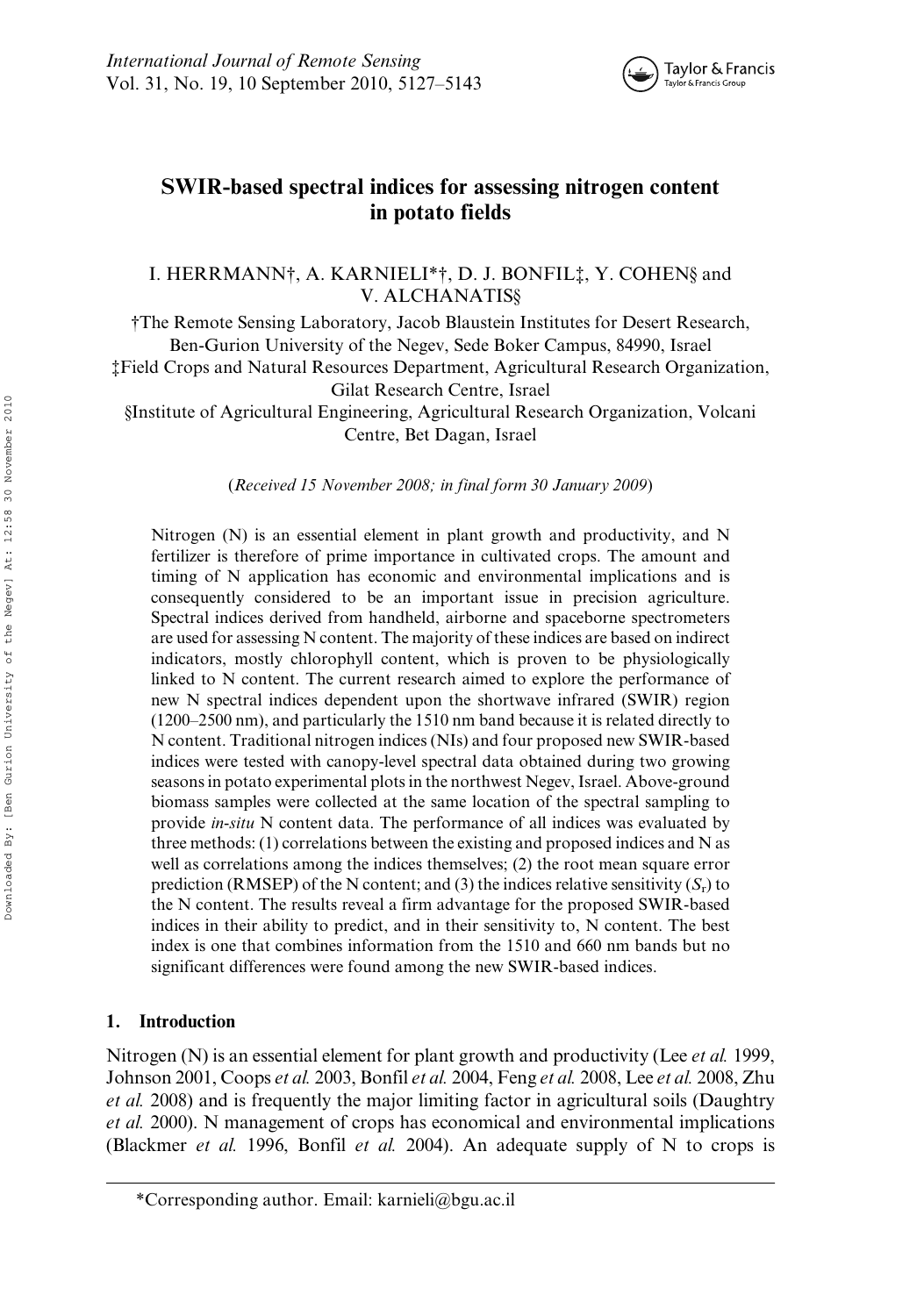fundamental for optimizing yields (Bonfil et al. 2004, Reyniers et al. 2006, Jain et al. 2007, Feng et al. 2008, Zhu et al. 2008). Fertilizers containing high concentrations of N combined with irrigation or precipitation can result in nitrate  $(NO<sub>3</sub>)$  waste by leaching or flowing (Daughtry et al. 2000, Kruse et al. 2006) and ultimately low recovery of the applied N (Zvomuya *et al.* 2003). The N loss by leaching and flowing can result in ground and surface water contamination (Levallois et al. 1998, Sripada et al. 2006, Jego et al. 2008, Li et al. 2008) as well as economic losses to the farmer due to the reduction in yields due to N deficiency (Haboudane et al. 2002). However, fertilizers containing low N concentrations can result in inferior yields and economic losses (Haboudane et al. 2002). With this dilemma, the optimal solution is N management applied by adequately assessed N status and variability in agricultural landscapes (Bausch and Duke 1996, Haboudane *et al.* 2002). Implementing N management to a potato field with reduced amounts of N applied at planting resulted in lower leaching, higher N recovery by crops, and improved marketable tuber yield (Errebhi et al. 1998).

Two specific wavelengths are considered to be related to N content: 850 and 1510 nm. Reflectance at 850 nm ( $\rho_{850}$ ) was found to be highly correlated with N content at various growing stages of oilseed rape and barley canopies (Behrens et al. 2006). Reflectance at 1510 nm ( $\rho_{1510}$ ) is at a N–hydrogen (H) stretch, first overtone, an absorption feature of protein and N (Curran 1989). The N–H bond is related to the amount of N present in protein (Ferwerda *et al.* 2005). Rather than using these single wavelengths, the common method for monitoring N content is by applying spectral nitrogen indices (NIs). The term NIs is used in this study to distinguish it from the general term vegetation indices (VIs), which are widely used as a measure of green vegetation density, vigour and productivity. NIs are expected to be robust spectral transformations of two or more spectral bands, at least one of which is directly or indirectly related to N content. The NIs are designed to enhance the N signal and to allow for reliable spatial and temporal intercomparisons between the N content dynamics. The majority of the NIs applied for assessing N content in vegetation are based on indirect indicators, mostly chlorophyll content (Daughtry et al. 2000, Schleicher et al. 2003, Rodriguez et al. 2006). In green vegetation, N and chlorophyll contents are related (Haboudane *et al.* 2002) because (1) chlorophyll is  $\sim 6\%$  N by mass (Asner 2008); (2) the majority of leaf N is contained in chlorophyll molecules (Yoder and Pettigrew-Crosby 1995); and (3)  $\sim$  75% of the total N content of the plant is contained in chloroplasts, mainly in the enzyme RuBisCO and in chlorophyllbinding proteins (Johnson 2001, Rodriguez et al. 2006). As chlorophyll content is mainly determined by N availability (Bausch and Duke 1996, Martin and Aber 1997, El-Shikha et al. 2008), N shortage will reduce leaf chlorophyll content and consequently the reflectance of the canopy in the visible region (VIS, 400–700 nm) will increase (Blackmer et al. 1996, Daughtry et al. 2000).

A common way to construct a spectral index is by differencing reflectance values of two spectral bands that are related to a phenomenon and respond oppositely to changes in its trend. The Normalized Difference Vegetation Index (NDVI) is the most widely used VI for assessing the state and dynamics of vegetation based on a red band at around 660 nm and a reference band from the near-infrared (NIR) plateau  $(700-1200)$  nm) (Rouse *et al.* 1974). Several NDVI-like indices based on different diagnostic wavelengths have been developed for monitoring N. The Normalized Difference Red Edge (NDRE; Barnes et al. 2000) uses the NDVI form but substitutes its bands by a red edge band at 720 nm and a reference band from the NIR plateau at 790 nm: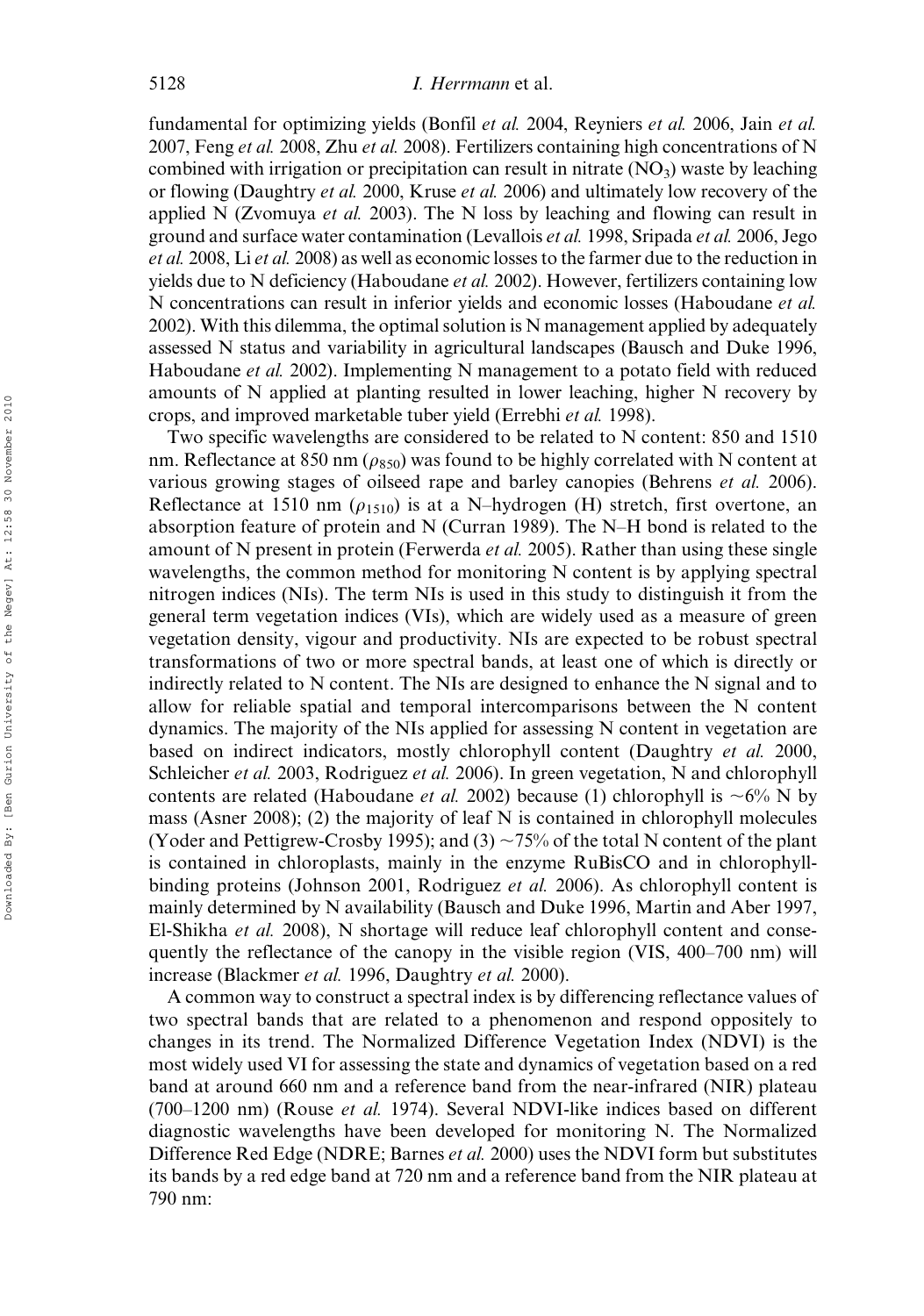NDRE = 
$$
\frac{[\rho_{790} - \rho_{720}]}{[\rho_{790} + \rho_{720}]}
$$
 (1)

where  $\rho$  is the reflectance value of the corresponding wavelength. The NDRE is indirectly connected to N status because it relies on chlorophyll content, which influences the red edge position (Elvidge and Chen 1995). The red edge reflectance line is shifted towards shorter wavelengths in the case of low chlorophyll content, and vice versa, for healthy plants. Note that although the red edge is an indirect measure of N content, it was found to be highly correlated to it (Tarpley et al. 2000).

Based on the NDRE and NDVI, the Canopy Chlorophyll Content Index (CCCI) is a two-dimensional NI developed empirically to infer differences in N status (Barnes et al. 2000):

$$
CCCI = \frac{[(NDRE) - (NDRE)_{MIN}]}{[(NDRE)_{MAX} - (NDRE)_{MIN}]}
$$
(2)

By scatter plotting NDVI and NDRE, the prediction of possible  $NDRE_{MIN}$  and  $NDRE_{MAX}$  values is performed. The CCCI depends on the indirect relationship between NDRE and N while the fractional vegetation cover is obtained by NDVI values. As the NDVI tends to saturate in dense vegetation (e.g. Buschmann and Nagel 1993), CCCI values might be influenced by false connection to plant variables, for example the N content. The CCCI has been implemented for various crops, including cotton (Barnes et al. 2000, El-Shikha et al. 2008), broccoli (El-Shikha et al. 2007) and wheat (Fitzgerald *et al.* 2006, Rodriguez *et al.* 2006, Tilling *et al.* 2006, 2007). The CCCI relationship to N was affected by the water status of cotton and wheat (Barnes et al. 2000, Rodriguez et al. 2006, Tilling et al. 2006, 2007, El-Shikha et al. 2008). In the case of broccoli the CCCI was sensitive to different N treatments but not to water stress treatment (El-Shikha et al. 2007).

The Normalized Difference Nitrogen Index (NDNI; Serrano *et al.* 2002) is a  $\log_{10}$ transformed reflectance NI based on the absorption feature of N at 1510 nm and a reference band at 1680 nm:

$$
NDNI = \frac{[\log_{10} (1/\rho_{1510}) - \log_{10} (1/\rho_{1680})]}{[\log_{10} (1/\rho_{1510}) + \log_{10} (1/\rho_{1680})]}
$$
(3)

Both bands are within the shortwave infrared (SWIR) spectral region (1200–2500 nm). The NDNI was developed and applied for chaparral vegetation. It was found to be a good estimator of N canopy in low continuous green canopies at the landscape level, and to our knowledge has not been applied again.

A more recent study by Ferwerda et al. (2005) examined Normalized Ratio Indices (NRIs) of different band combinations for predicting N content for all wavebands between 350 and 2200 nm in five different species (olive, willow, mopane, grass, and shrubs) and looked for the correlation between these indices and the N content as well as between species. The study found no specific index with high correlation for all species; however, the authors recommended using the combination of reflectance at 1770 and at 693 nm for the best correlation to N content in individual species.

The Modified Chlorophyll Absorption in Reflectance Index (MCARI) was developed by Daughtry et al. (2000):

$$
MCARI = [(\rho_{700} - \rho_{670}) - 0.2(\rho_{700} - \rho_{550})] \left(\frac{\rho_{700}}{\rho_{670}}\right)
$$
(4)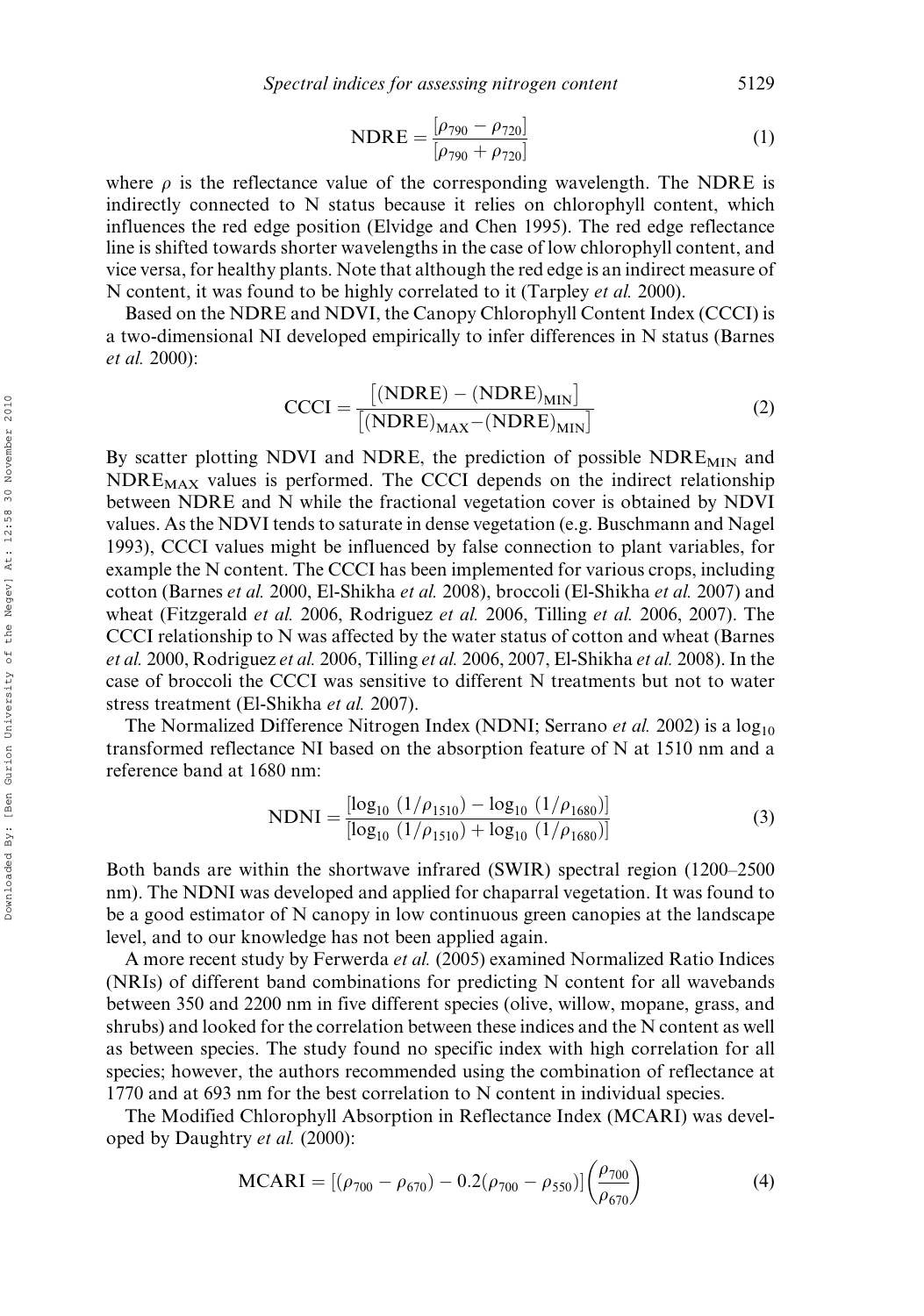According to Gitelson and Merzlyak (1998), the 530–630 nm range and the 700 nm band are both sensitive to chlorophyll content in higher plant leaves. The 550 nm band matches the minimum chlorophyll absorption in the VIS region (Haboudane *et al.*) 2002). Therefore, the MCARI is composed of one chlorophyll absorption band at 670 nm and two bands sensitive to chlorophyll: 550 and 700 nm. The MCARI was applied for corn leaf reflectance, where the index showed a relatively good sensitivity to leaf chlorophyll (Daughtry et al. 2000), and for cotton canopy, where it was correlated fairly well with spatial yield variability at late growth stages (Zarco-Tejada *et al.* 2005b).

The Transformed Chlorophyll Absorption in Reflectance Index (TCARI) was proposed by Haboudane et al. (2002):

$$
TCARI = 3\left[ (\rho_{700} - \rho_{670}) - 0.2(\rho_{700} - \rho_{550}) \left( \frac{\rho_{700}}{\rho_{670}} \right) \right]
$$
 (5)

This index is composed of the same bands as MCARI, with the ratio of 700 and 670 nm used to counteract the influence of the background only in the 700 and 550 nm difference and not in the 700 and 670 nm one. The MCARI was also applied by Haboudane *et al.* (2002) to show that the TCARI is more sensitive to chlorophyll at lower chlorophyll leaf content. They applied the TCARI for corn, concluding that while evaluating bare soils and vegetation with low Leaf Area Index (LAI), both MCARI and TCARI could have similar values to these obtained when higher chlorophyll content canopies were examined (Haboudane et al. 2002). By using the TCARI, the cotton canopy correlated reasonably well with spatial yield variability at later growth stages (Zarco-Tejada *et al.* 2005b). Working on barley, Pettersson and Eckersten (2007) successfully predicted grain protein concentration at harvest by a combined model of soil condition, sowing day, fertilization rate and the TCARI at stem elongation growth stage. Measuring potato leaves and canopy, Cohen et al. (2007) found a high correlation between TCARI and  $N-NO<sub>3</sub>$  petiole in the leaf level for different N treatments, 90 and 100 days after seeding (DAS), but no correlation at 50 DAS.

The TCARI and the Optimized Soil-Adjusted Vegetation Index (OSAVI) were combined into one index, the TCARI/OSAVI. The OSAVI is similar to the Soil Adjusted Vegetation Index (SAVI; Huete 1988), with an optimized parameter  $L (= 0.16)$  for improving the reduction of the soil effect on the vegetation spectra in the case of aggregated pixels (Rondeaux et al. 1996):

$$
\text{TCARI/OSAVI} = \frac{3\left[ (\rho_{700} - \rho_{670}) - 0.2(\rho_{700} - \rho_{550}) \left( \frac{\rho_{700}}{\rho_{670}} \right) \right]}{\left[ \frac{(1+L) (\rho_{800} - \rho_{670})}{(\rho_{800} + \rho_{670} + L)} \right]}
$$
(6)

The TCARI/OSAVI was proposed for reducing the soil background effect and enhancing the sensitivity to chlorophyll content. Haboudane (2002) applied this index on corn, presenting no sensitivity to LAI varied values while predicting chlorophyll. Hu et al. (2004) successfully predicted chlorophyll content by an airborne sensor, applying TCARI/OSAVI on corn, soybean and wheat fields. Zarco-Tejada et al. (2005a) compared chlorophyll estimation between TCARI/OSAVI and TCARI for vines, concluding that there was an advantage for TCARI in the case of pure vegetation data and an advantage for TCARI/OSAVI in the case of mixed data containing soil and vegetation. Chlorophyll concentration in Norway spruce needles was found to be highly correlated to TCARI/OSAVI (Lhotakova et al. 2007).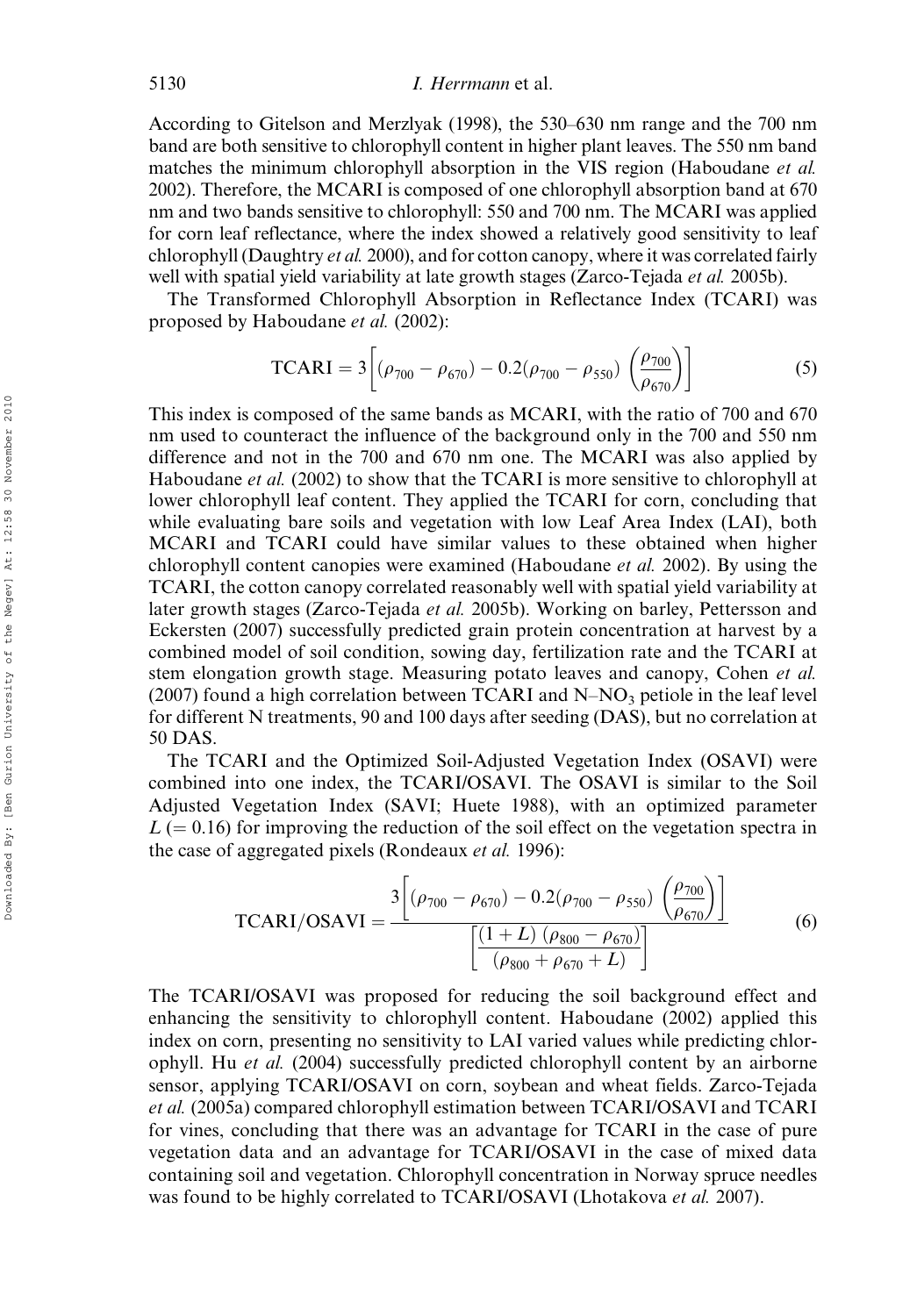The CCCI as well as the MCARI, TCARI and TCARI/OSAVI are relatively good chlorophyll indices, each with its limitations and benefits, but none of them is directly connected to N content. The NDNI is an SWIR-based VI developed to assess N content by direct connection to an absorption feature. Consequently, there is a need for additional studies on the ability of SWIR-based VIs to represent the N content, specifically indices that apply the N absorption feature at 1510 nm.

The number of VIs using the SWIR (1200–2500 nm) region is relatively small compared to those using the visible and near-infrared region (VNIR, 400–1200 nm). The major reason is the scarce availability of data for several traditional and technical reasons, including the development of NIR photography and low-cost silicon detectors. The cutoff of the emulsion sensitivity and the quantum efficiency of the silicon detector are around 900 and 1100 nm, respectively (Brew and Neyland 1980, Freden and Gordon 1983, Ciampini et al. 2005). Consequently, the VNIR bands have been available on all satellites, and especially on the earlier spaceborne systems such as Landsat-Multi-Spectral Scanner (MSS) and Satellite Pour l'Observation de la Terre-High Resolution Visible (SPOT-HRV) (Cyr et al. 1995), while the SWIR bands are available only on more recent spaceborne systems.

Despite the traditional use of the VNIR region for vegetation monitoring, there are several advantages in using the SWIR spectral region (Karnieli *et al.* 2001, Ben-Ze'ev et al. 2006): (1) the total transmittance in the atmospheric windows within the SWIR region is more than 90%; (2) the soil and vegetation signals at the SWIR atmospheric windows are fairly strong; (3) the SWIR region contains many unique absorption features that are not available in the VNIR but are diagnostic for characterizing vegetation and terrestrial rocks and minerals; (4) from the bio-physiological point of view, when a plant is healthy more radiation is absorbed in the red band due to chlorophyll absorption and more radiation is absorbed in the SWIR bands due to the water content; (5) soil moisture and self shadow that reduce reflectance in the VIS region have similar influences on the SWIR region reflectance; (6) the SWIR wavelengths can penetrate the atmosphere when most common types of aerosols, such as smoke or sulfates (but not dust) are present; and (7) the SWIR region is less affected than the thermal infrared region by the Earth's peak emission at around 10  $\mu$ m.

Use of the SWIR spectral region, sometimes in combination with the VNIR region, has some advantages over using the VNIR region alone because it allows various advanced agricultural and environmental applications (Hardinsky et al. 1983, Ungar and Goward 1983, Hunt and Rock 1989, Nemani et al. 1993, Dadhwal et al. 1996, Gao 1996, Martin and Aber 1997, Miura et al. 1998, Erasmi and Kappas 2001, Karnieli et al. 2001, Asner and Heidebrecht 2005, Seshadri et al. 2005, Khanna et al. 2007, Pimstein et al. 2007a,b). Within the range 400–2500 nm, the SWIR narrow bands, and particularly the 1510 nm absorption feature, are considered to be uniquely and directly related to N content in plants (Yoder and Pettigrew-Crosby 1995, Ebbers et al. 2002, Ferwerda et al. 2005).

The main aim of the present study was to improve the ability to evaluate N content based on spectral data, by comparing several known NIs with newly proposed NIs. The new NIs were created by combining the SWIR with the VNIR bands that are directly and indirectly related to N. It is important to emphasize that this study involved total N content acquired by the above-ground biomass of potato plants (in contrast to petiole in the leaf, for example). We hypothesized that, by replacing the 670 nm band, which is indirectly related to N, with the 1510 nm band, which is a direct absorption feature of N, the resulting index would increase the ability to detect N content in plants.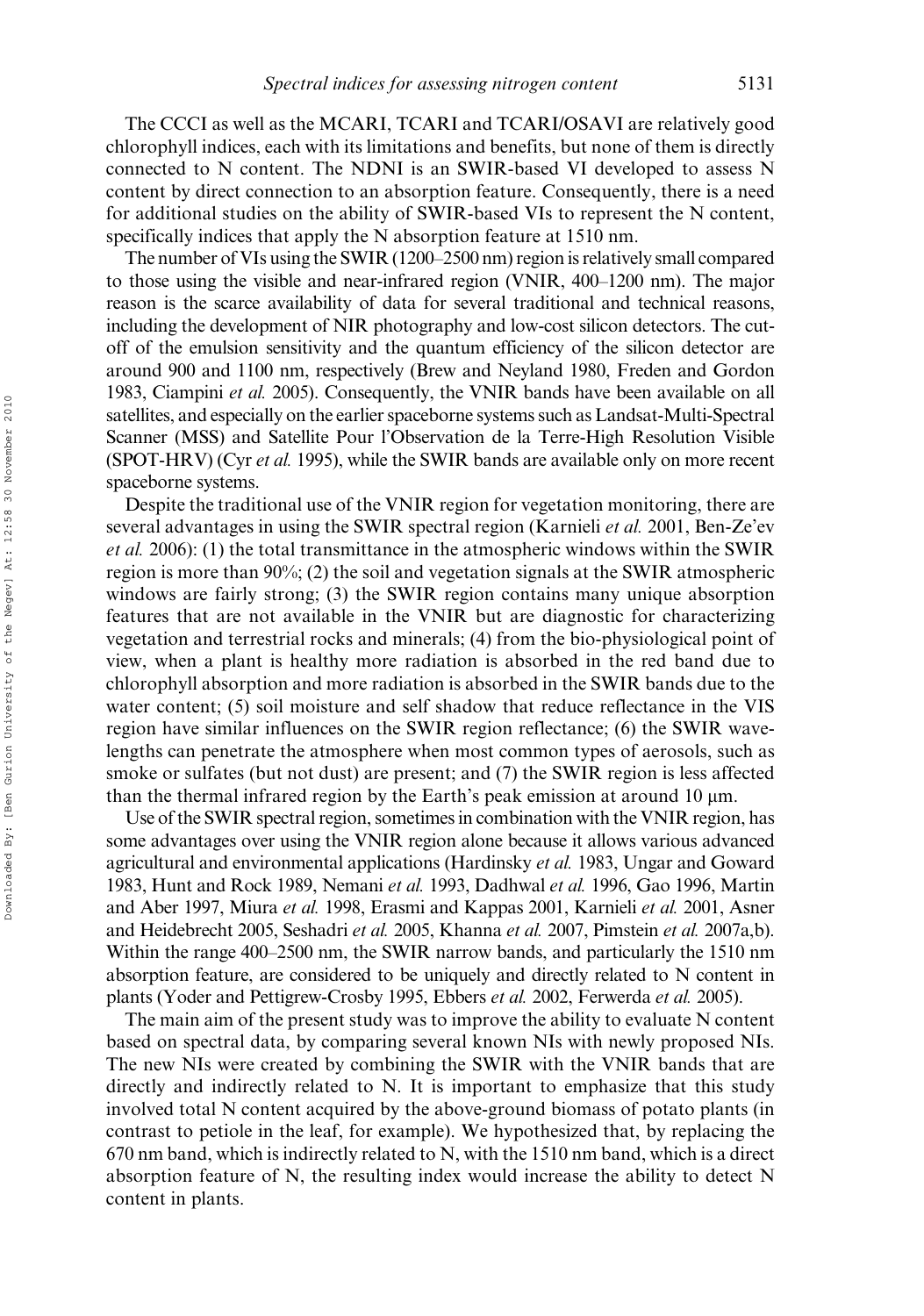## 2. Methodology

## 2.1 Study area and experimental design

The fieldwork was conducted during two seasons in experiment plots of a potato field in northwest Negev, Israel  $(31^{\circ} 28' N, 34^{\circ} 41' E, 200 m$  above mean sea level). For maximizing N content variability, the N applications were 0, 100, 150, 200 and  $300 \text{ kg ha}^{-1}$  for autumn 2006 and 0, 100, 200, 300 and 400 kg ha<sup>-1</sup> for spring 2007. Each plot was 50 or 100 m long and 18 m wide, each row was a ridge of 1 m width, thus in every plot there were 18 rows. Spectral and biomass samples were acquired as close as possible to the centre of each plot. The field was irrigated according to the need for healthy development of the crop based on the growers' experience and knowledge.

## 2.2 Spectral and field data

Fieldwork included reflectance measurements and biomass sampling of the potato plants. The canopy reflectance was obtained by using an Analytical Spectral Devices (ASD Boulder, CO) FieldSpec Pro FR spectrometer with a total spectral range of 350–2500 nm, and 25 field of view (FOV). The spectra is sampled according to the spectrometer properties at a resolution of 1.4 nm and 2 nm for the VNIR and SWIR regions, respectively, and both regions resampled to 5 nm resolution. The spectral measurements were collected  $\pm 2$  h around solar noon, under clear-sky conditions. The ASD was programmed to average automatically 40 spectra per sampling. The sensor was measuring in nadir orientation from 1.5 m above the ground, corresponding to a circular FOV with a radius of 0.33 m and an area of about 0.35  $m^2$ . As the season progressed and the height of the crop increased, the sensor's distance from the top of the canopy diminished to 0.9–1.3 m, corresponding to a FOV with a radius of  $0.20 - 0.29$  m and an area of about  $0.13 - 0.26$  m<sup>2</sup>. A pressed and smoothed powder of barium sulfate (BaSO<sub>4</sub>) was used as a white reference (Hatchell 1999).

The above-ground biomass samples were collected along a 60-cm line of one ridge at the same place of the spectral measurements. The procedure of determining N content was according to the micro-Kjeldhal method (Jones and Case 1990). In the first season (autumn 2006) the seeding occurred on day of the year (DOY) 275 and there were four dates of spectral measurements and biomass sampling on 38, 50, 58 and 78 DAS. In the second season (spring 2007) the seeding occurred on DOY 61 and there were five dates of spectral measurements and biomass sampling on 41, 54, 77, 84 and 91 DAS.

## 2.3 SWIR-based NIs

Following the study hypothesis, the 670 nm band in the MCARI, TCARI and TCARI/OSAVI indices (equations (4)–(6)) was substituted by the 1510 nm band, resulting in the following revised indices:

$$
MCARI_{1510} = [(\rho_{700} - \rho_{1510}) - 0.2 (\rho_{700} - \rho_{550})] \left(\frac{\rho_{700}}{\rho_{1510}}\right)
$$
 (7)

$$
TCARI1510 = 3 \left[ (\rho_{700} - \rho_{1510}) - 0.2 (\rho_{700} - \rho_{550}) \left( \frac{\rho_{700}}{\rho_{1510}} \right) \right]
$$
 (8)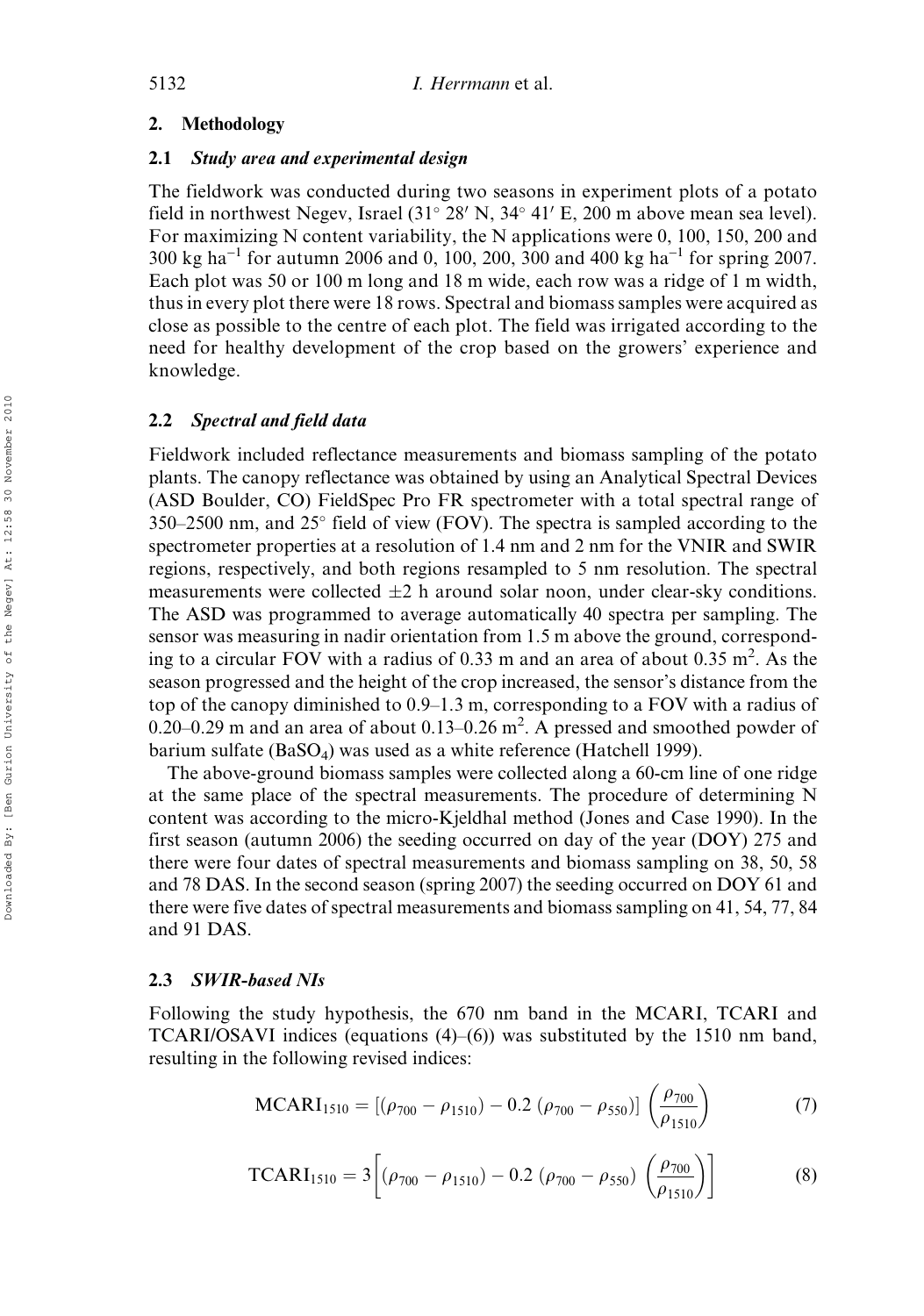$$
\text{TCARI}_{1510}/\text{OSAVI}_{1510} = \frac{3 \left[ (\rho_{700} - \rho_{1510}) - 0.2(\rho_{700} - \rho_{550}) \left( \frac{\rho_{700}}{\rho_{1510}} \right) \right]}{\left[ \frac{(1+L) (\rho_{800} - \rho_{1510})}{(\rho_{800} + \rho_{1510} + L)} \right]}
$$
(9)

In addition, following the NRI concept a new index consisting of the chlorophyll absorption feature (660 nm) and the N absorption feature (1510 nm) bands is proposed:

$$
NRI_{1510} = \frac{[\rho_{1510} - \rho_{660}]}{[\rho_{1510} + \rho_{660}]}
$$
(10)

Although recommended by Ferwerda et al. (2005), the 1770 nm band reflects the effect of the cellulose absorption feature, which is located at 1780 nm, and the 693 nm band is related to the red edge; these bands are indirectly connected to N content and therefore the NRI obtained by them is not presented in the current study. However, for the proposed  $NRI<sub>1510</sub>$  the principle is similar with the important distinction of applying only wavelengths that are absorption features of chlorophyll and N at 660 nm and 1510 nm, respectively (Curran 1989). Therefore, the  $NRI<sub>1510</sub>$  is expected to perform better than the first three suggested indices, unless the chlorophyll absorption feature at 660 nm is saturated (Ferwerda et al. 2005).

The current study compares the new 1510-nm-based NIs to the previously proposed chlorophyll-related NIs. Three out of the four SWIR-based indices are treated as pairs: MCARI vs. MCARI<sub>1510</sub>, TCARI vs. TCARI<sub>1510</sub> and TCARI/OSAVI vs.  $TCARI<sub>1510</sub>/OSAVI<sub>1510</sub>$ . The prediction and sensitivity abilities of the four SWIRbased indices were also compared to the spectral signal of individual bands at 850 and 1510 nm and other known NIs, as presented in equations (2) and (3).

#### 2.4 Evaluation of the performance of the indices

The performance of the VNIR-based and SWIR-based NIs was carried out by three measures: (1) correlation between the different indices and N and among the indices themselves, (2) the root mean square error of prediction (RMSEP), and (3) the relative sensitivity  $(S_r)$ . The RMSEP method provides comparable values among all indices while the  $S_r$  enables comparison only between pairs of indices.

2.4.1 RMSEP. The data set of 220 samples was randomly sorted by applying the Office-Excel software 'random number generation'. The first 140 randomly sorted samples, out of 220, were used to perform a linear regression analysis between the NIs (dependent) and the N content (independent) variables, and determine the calibration parameters of the indices. The remaining 80 samples were used for validation compared to the predicted N content. The RMSEP was calculated as:

$$
RMSEP = \sqrt{\frac{\sum (N_P - N_O)^2}{n}}
$$
 (11)

where  $N_P$  is the predicted N content,  $N_Q$  is the observed N content of the same sample, and *n* is the number of validation samples (80 in this study).

**2.4.2** Relative sensitivity. The sensitivity of the NIs to N content was obtained by  $S_r$  (equation (12)) as suggested by Gitelson (2004) in order to compare the performance of two spectral indices  $(X \text{ and } Y)$  with respect to the N content: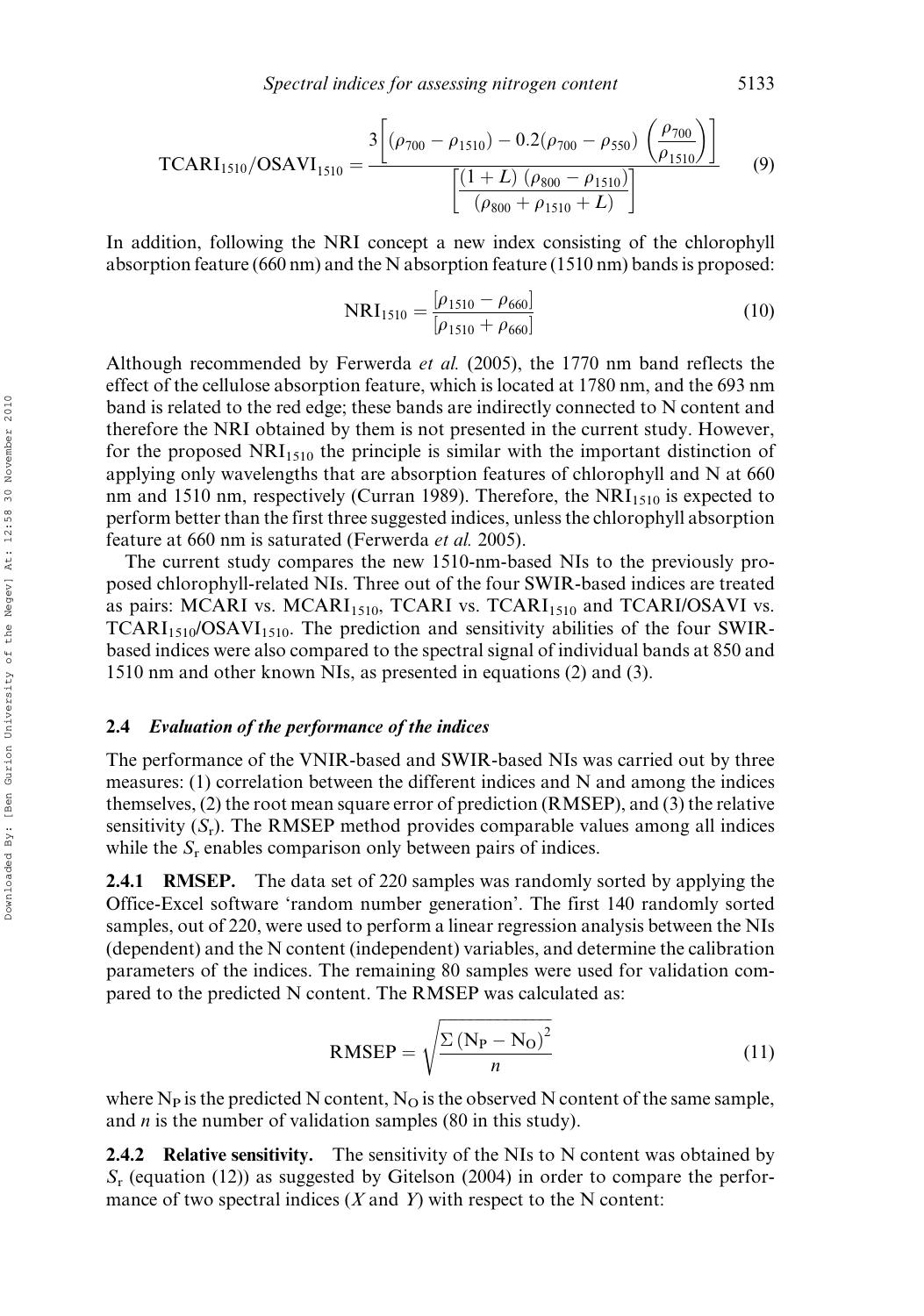$$
S_{\rm r} = \left(\frac{\mathrm{d}X}{\mathrm{d}Y}\right)\left(\frac{\Delta Y}{\Delta X}\right) \tag{12}
$$

where  $dX$  and  $dY$  are first derivatives of the compared indices under study, that is the slope of the regression line that holds the N content as the independent variable and the NI as the dependent variable.  $\Delta Y$  and  $\Delta X$  are the ranges of the indices.  $S_r > 1$  means that index X is more sensitive (i.e. varies more with variations in N content),  $S_r = 1$ means the sensitivities are equal, and  $S_r < 1$  means that index Y is more sensitive to N content (Ji and Peters 2007). If  $S_r > 1$ , the larger the value, either positive or negative, the more sensitive is index X to the variable under study. If  $S_r < 1$ , the closer the value to zero, either positive or negative, index Y is more sensitive to the variable under study.

#### 3. Results and discussion

#### 3.1 Correlation analysis

Table 1 presents correlation coefficients of all indices versus N and among the indices themselves. Analysis is derived from the entire dataset of 220 samples. Moderate and significant correlations were found between N content and  $\rho_{850}$ ,  $\rho_{1510}$  and the indices CCCI and NDNI. Very low and insignificant values were observed for the correlations between N and the TCARI, MCARI and TCARI/OSAVI while CCCI and NDNI produced moderate and significant correlations. The highest correlations ( $R =$ 0.72–0.75) were found between N and the SWIR-based NIs  $TCARI<sub>1510</sub>$ , MCARI<sub>1510</sub>,  $TCARI<sub>1510</sub>/OSAVI<sub>1510</sub>$  and  $NRI<sub>1510</sub>$ . Intercorrelation among the indices highlights two groups that are highly correlated. The first is the VNIR-based NIs (TCARI, MCARI and TCARI/OSAVI) and the second is the SWIR-based NIs (TCARI<sub>1510</sub>,  $MCARI<sub>1510</sub>, TCARI<sub>1510</sub>/OSAVI<sub>1510</sub>$  and  $NRI<sub>1510</sub>$ ). It is worth mentioning that there are low and very low correlation values between the indices of these two NI groups.

## 3.2 RMSEP

Table 2 presents the relationships between the predicted versus observed N content for the individual wavelengths and NIs, along with their corresponding coefficient of determination  $(R^2)$ , significance and RMSEP values. Figure 1 illustrates the comparison between several pairs of these indices. Note that the four SWIR-based NIs  $(TCARI<sub>1510</sub>)$  $MCARI<sub>1510</sub> TCARI<sub>1510</sub>/OSAVI<sub>1510</sub>$  and  $NRI<sub>1510</sub>$  are the best predictors of N content. Specifically, the first three of these NIs (TCARI<sub>1510</sub>, MCARI<sub>1510</sub> and TCARI<sub>1510</sub>/ OSAVI<sub>1510</sub>, perform better than their corresponding VNIR-based NIs.  $\rho_{1510}$  and NDNI have higher  $\hat{R}^2$  values and lower RMSEP values than the NIs with no SWIR component, therefore confirming that the 1510 nm absorption band relates well to N content. The SWIR-based NIs can predict N content in a range that is similar to the measured N content and provide significant and higher  $R^2$  values than the VNIR-based NIs.

#### 3.3 Relative sensitivity

A preliminary step in obtaining  $S_r$  values is to correlate each index to N content as presented in table 1. Figure 2 illustrates the correlation of the three SWIR-based NIs in comparison to their corresponding VNIR-based indices and the  $NRI<sub>1510</sub>$ . The figure demonstrates the advantage of the SWIR-based NIs over the VNIR-based NIs.

The  $S_r$  values among all NIs are presented in table 3. Negative values should be considered as absolute values, the minus presents the difference in the direction of the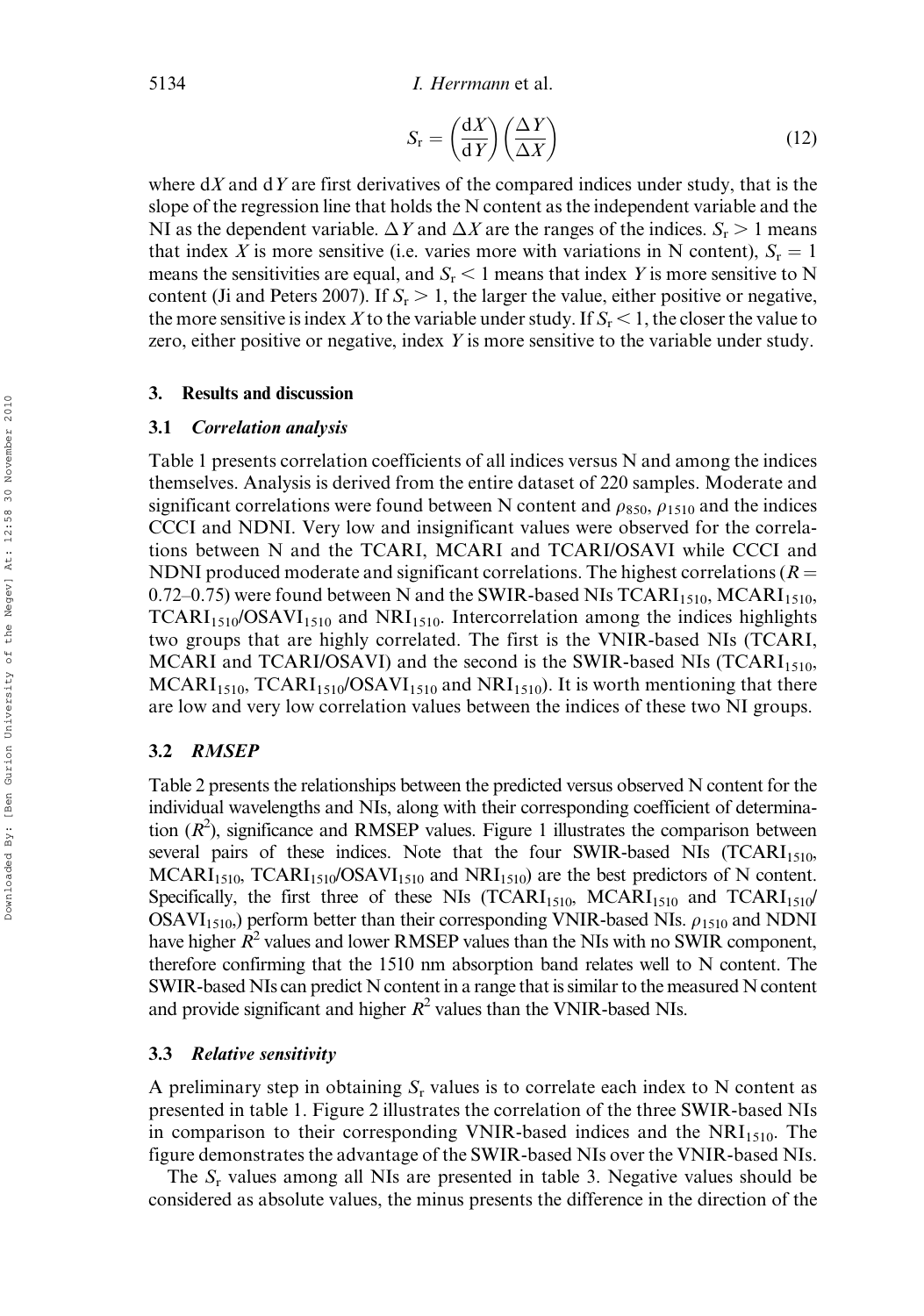| nimes groups, our no solismations oscarsen and marses of messe each spoups. |             |              |               |             |         |      |                  |                              |         |                       |                                       |                       |
|-----------------------------------------------------------------------------|-------------|--------------|---------------|-------------|---------|------|------------------|------------------------------|---------|-----------------------|---------------------------------------|-----------------------|
|                                                                             | N<br>$(\%)$ | $\rho_{850}$ | $\rho_{1510}$ | <b>CCCI</b> |         |      | NDNI TCARI MCARI | <b>TCARI</b><br><b>OSAVI</b> |         | $TCARI1510 MCARI1510$ | $TCAR1510$ /<br>OSAVI <sub>1510</sub> | $\mathrm{NRI}_{1510}$ |
| $N$ (%)                                                                     |             |              |               |             |         |      |                  |                              |         |                       |                                       |                       |
| $\rho_{850}$                                                                | 0.37        |              |               |             |         |      |                  |                              |         |                       |                                       |                       |
| $\rho_{1510}$                                                               | 0.52        | 0.57         |               |             |         |      |                  |                              |         |                       |                                       |                       |
| <b>CCCI</b>                                                                 | 0.28        | 0.26         | $-0.25$       |             |         |      |                  |                              |         |                       |                                       |                       |
| <b>NDNI</b>                                                                 | 0.46        | 0.86         | 0.53          | 0.18        |         |      |                  |                              |         |                       |                                       |                       |
| <b>TCARI</b>                                                                | 0.12        | 0.70         | 0.65          | $-0.47$     | 0.64    |      |                  |                              |         |                       |                                       |                       |
| <b>MCARI</b>                                                                | 0.03        | 0.66         | 0.42          | $-0.38$     | 0.58    | 0.90 |                  |                              |         |                       |                                       |                       |
| <b>TCARI/OSAVI</b>                                                          | $-0.05$     | 0.41         | 0.60          | $-0.74$     | 0.37    | 0.92 | 0.78             |                              |         |                       |                                       |                       |
| TCARI <sub>1510</sub>                                                       | $-0.72$     | $-0.30$      | $-0.66$       | $-0.36$     | $-0.37$ | 0.01 | 0.15             | 0.16                         |         |                       |                                       |                       |
| MCARI <sub>1510</sub>                                                       | $-0.75$     | $-0.32$      | $-0.61$       | $-0.43$     | $-0.36$ | 0.04 | 0.16             | 0.22                         | 0.97    |                       |                                       |                       |
| TCARI <sub>1510</sub><br>OSAVI <sub>1510</sub>                              | $-0.72$     | $-0.34$      | $-0.66$       | $-0.39$     | $-0.40$ | 0.00 | 0.12             | 0.17                         | 0.99    | 0.97                  |                                       |                       |
| NRI <sub>1510</sub>                                                         | 0.75        | 0.55         | 0.56          | 0.47        | 0.60    | 0.16 | 0.17             | $-0.12$                      | $-0.87$ | $-0.89$               | $-0.89$                               |                       |

Table 1. R value matrix of N content, individual wavelengths, VIs and NIs. Note the high correlations within the VNIR-based indices and the SWIR-based indices groups, but no correlations between the indices of these two gr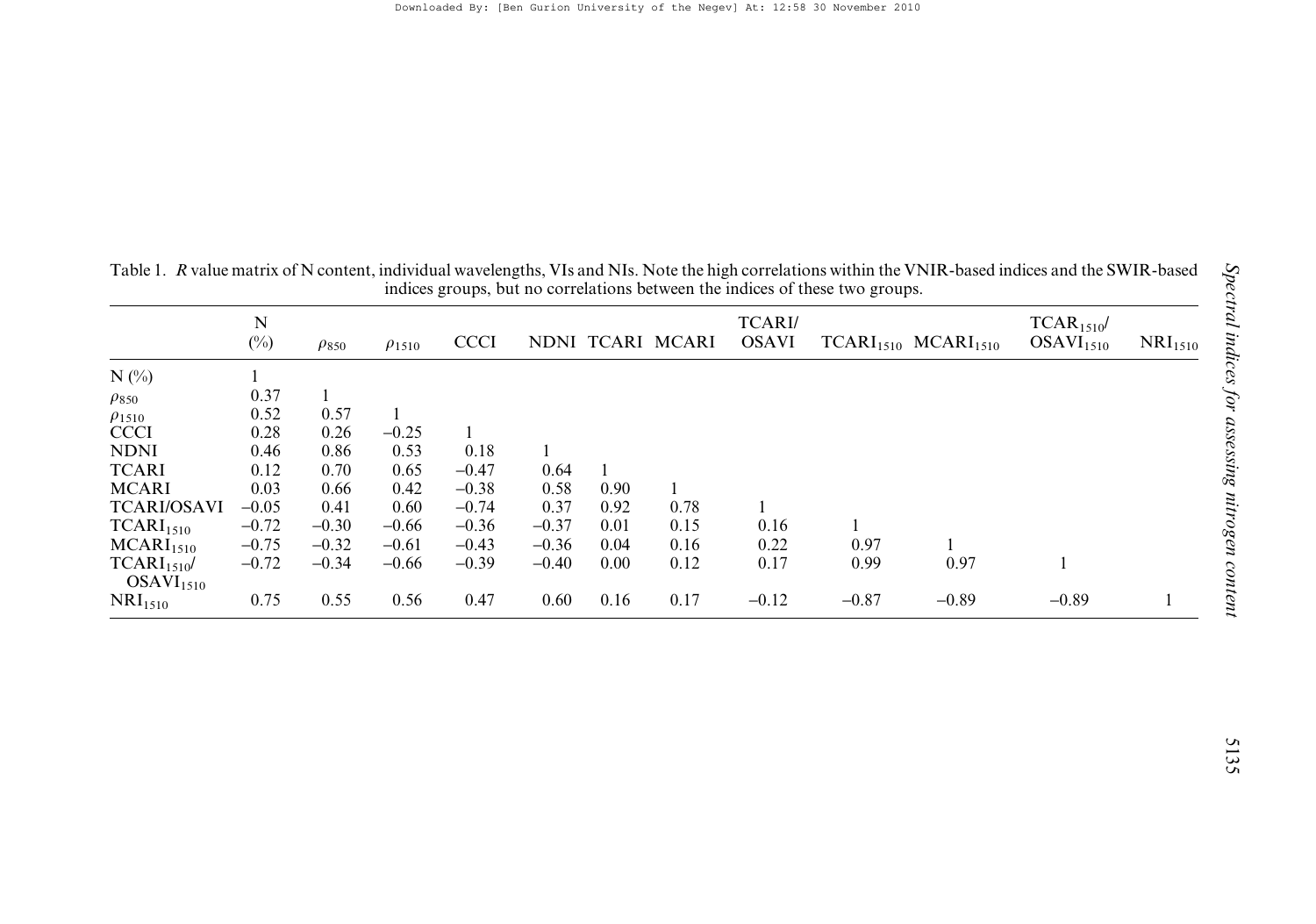| Individual bands and indices | Regression               | $R^2$  | $p$ -Value  | RMSEP $(\%$ |
|------------------------------|--------------------------|--------|-------------|-------------|
| $\rho_{850}$                 | $N_P = 2.78 + 0.12 N_O$  | 0.14   | ${}< 0.005$ | 0.607       |
| $\rho_{1510}$                | $N_P = 2.33 + 0.25 N_O$  | 0.19   | < 0.005     | 0.595       |
| <b>CCCI</b>                  | $N_P = 2.94 + 0.08 N_O$  | 0.16   | < 0.005     | 0.614       |
| <b>NDNI</b>                  | $N_P = 2.62 + 0.18 N_O$  | 0.23   | < 0.005     | 0.578       |
| <b>TCARI</b>                 | $N_P = 3.15 + 0.002N_O$  | 0.0001 | > 0.05      | 0.662       |
| <b>MCARI</b>                 | $N_P = 3.18 - 0.003 N_O$ | 0.002  | > 0.05      | 0.658       |
| <b>TCARI/OSAVI</b>           | $N_P = 3.18 - 0.002N_O$  | 0.03   | > 0.05      | 0.656       |
| TCARI <sub>1510</sub>        | $N_P = 1.42 + 0.55N_O$   | 0.49   | < 0.005     | 0.474       |
| MCARI <sub>1510</sub>        | $N_P = 1.26 + 0.6N_O$    | 0.54   | < 0.005     | 0.488       |
| $TCARI1510/OSAVI1510$        | $N_P = 1.47 + 0.54 N_O$  | 0.49   | < 0.005     | 0.471       |
| NRI <sub>1510</sub>          | $N_P = 1.38 + 0.57 N_O$  | 0.59   | < 0.005     | 0.421       |

Table 2. Relationships between  $N_O$  and  $N_P$  by VIs, NIs and individual wavelengths.

relationship between the indices to N. As hypothesized, the four SWIR-based NIs are



Figure 1. Predicted N content (N<sub>P</sub>) vs. observed (N<sub>O</sub>) computed by NIs. (a) MCARI vs.  $MCARI<sub>1510</sub>; (b) TCARI vs. TCARI<sub>1510</sub>; (c) TCARI/OSAVI vs. TCARI<sub>1510</sub>/OSAVI<sub>1510</sub>;$  $(d)$  NRI<sub>1510</sub>. Note that the SWIR-based spectral NIs perform better than the corresponding indices.  $NRI<sub>1510</sub>$  produces the best results.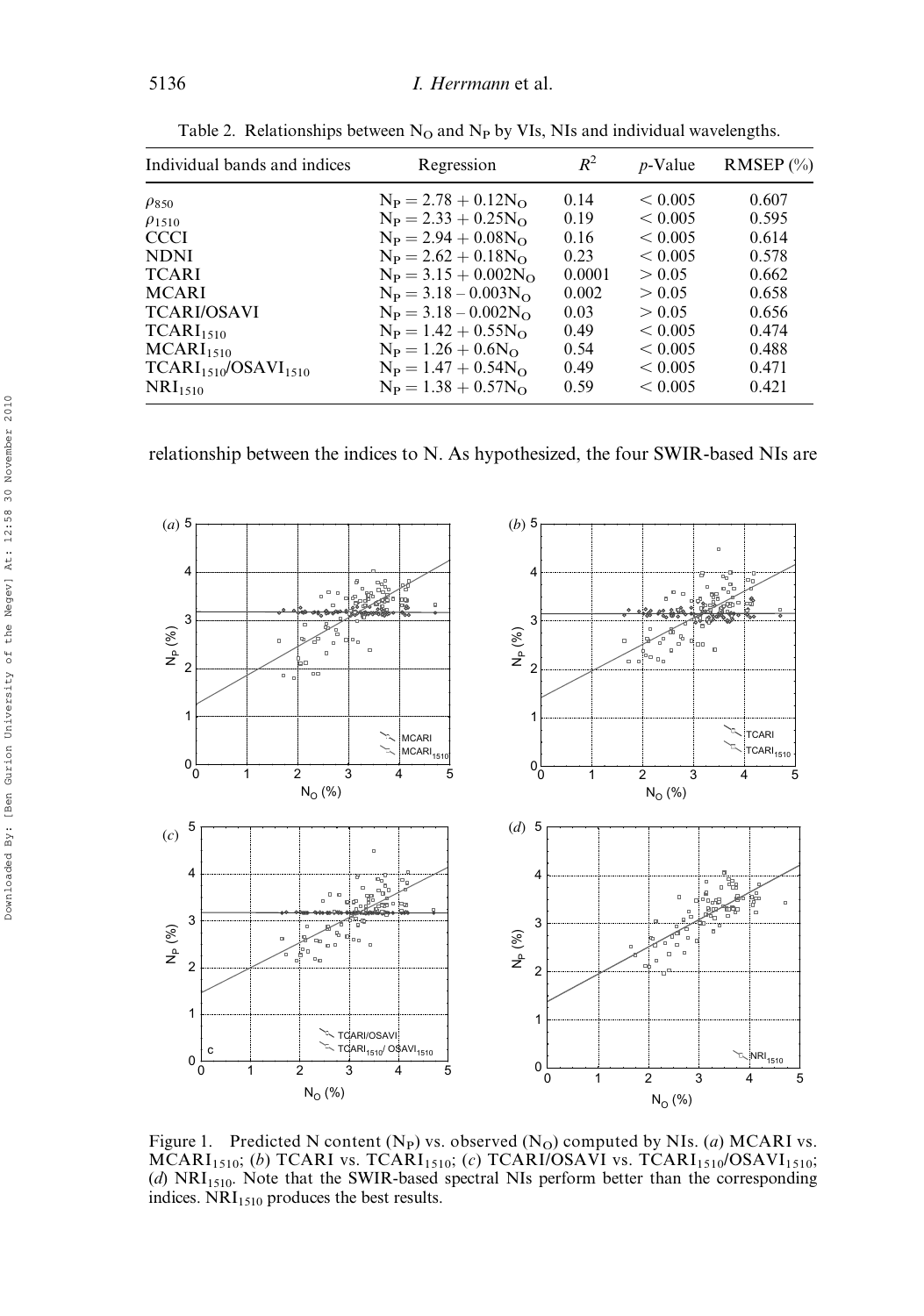

Figure 2. Correlating VNIR-based and SWIR-based NIs to N content. (a) MCARI vs. MCARI<sub>1510</sub>; (b) TCARI vs. TCARI<sub>1510</sub>; (c) TCARI/OSAVI vs. TCARI<sub>1510</sub>/OSAVI<sub>1510</sub>; (d) NRI1510. Each NI dataset is divided to two parts, the points randomly chosen for the calibration set (140) and the validation set (80). The suffix p, in the legend, stands for the validation points. Note that the SWIR-based spectral indices perform better than the corresponding indices and there is a strong similarity in the linear correlation between the calibration and validation sets of each NI.

more sensitive to N content than the VNIR-based NIs. Furthermore, these indices are more sensitive than  $\rho_{1510}$  and NDNI. S<sub>r</sub> values around zero, showing extreme advantage in sensitivity to the  $X$  indices, were obtained when each of the four SWIR-based NIs was compared to MCARI, TCARI and TCARI/OSAVI. In each of these 12 cases the SWIR-based NIs were more sensitive. For example, the  $S_r$  values to N of TCARI vs. TCARI<sub>1510</sub>, MCARI<sub>1510</sub>, TCARI<sub>1510</sub>/OSAVI<sub>1510</sub> and NRI<sub>1510</sub> are -0.12, -0.11, -0.13 and 0.01, respectively. The  $\rho_{1510}$  is more sensitive than the other NIs (except the four new SWIR-based NIs), demonstrating the advantage of the N absorption feature. The  $S_r$  values of the four new SWIR-based NIs among themselves present no absolute advantage for each of them because the values are relatively close to one when compared to the other  $S_r$  values presented in this study.

### 4. Summary and conclusions

Three methods for evaluating and comparing the performance of the indices demonstrate the unequivocal advantages of the four proposed SWIR-based NIs. These indices combine direct and indirect associations with N content, combining the presence of N in the plant and its repercussions. The four new SWIR-based NIs are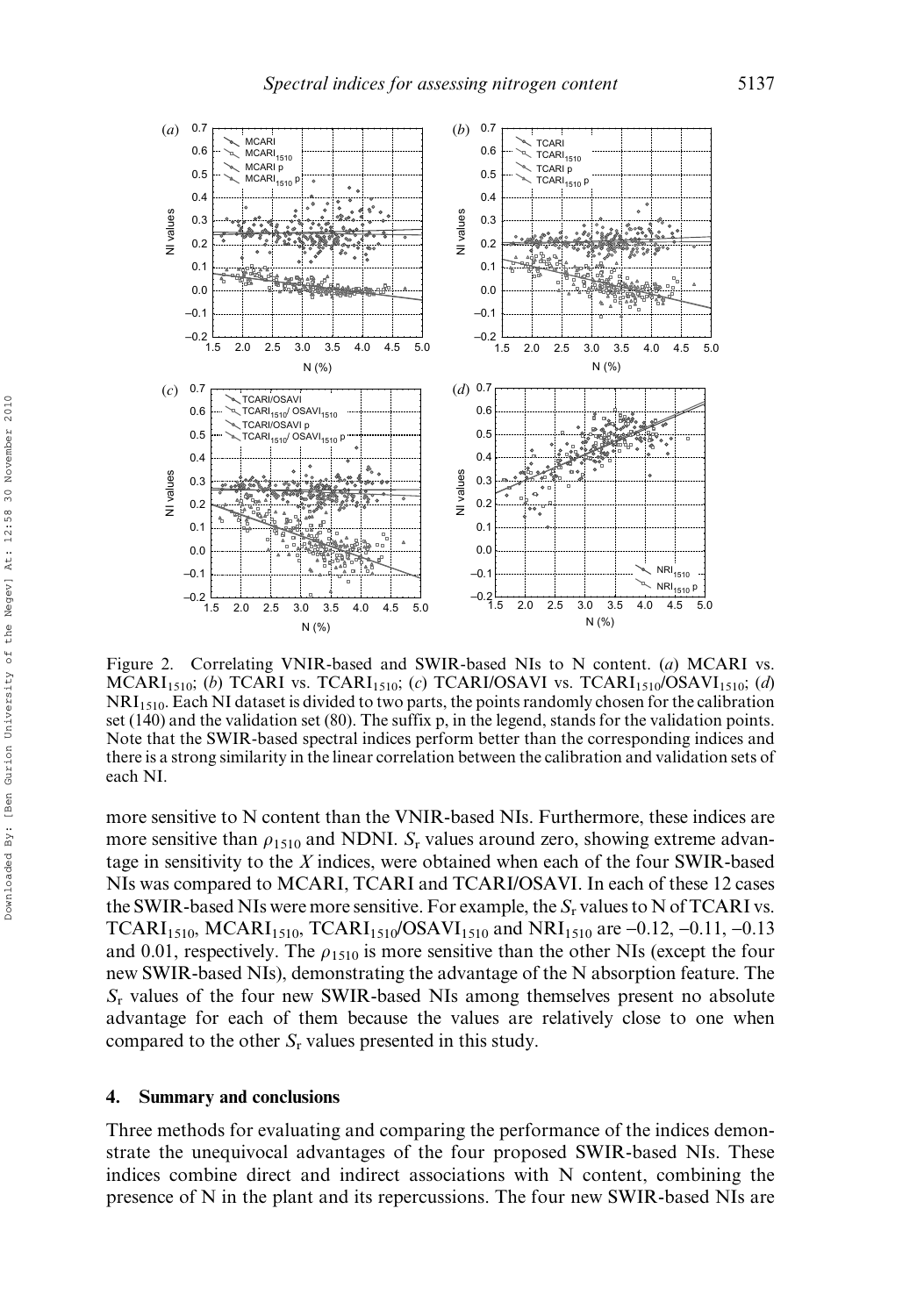Table 3.  $S_r$  values of individual wavelengths and coupled spectral indices with respect to N content. If  $S_r < 1$ , the index or wavelength in the *X* line is more sensitive to N content; and if  $S_r = 1$ , the sensitivity of and wavelengths is equal.

| $\boldsymbol{X}$                               | Y            |               |             |             |         |                    |                              |         |                       |                                                |                     |
|------------------------------------------------|--------------|---------------|-------------|-------------|---------|--------------------|------------------------------|---------|-----------------------|------------------------------------------------|---------------------|
|                                                | $\rho_{850}$ | $\rho_{1510}$ | <b>CCCI</b> | <b>NDNI</b> |         | <b>TCARI MCARI</b> | <b>TCARI</b><br><b>OSAVI</b> |         | $TCARI1510 MCARI1510$ | TCARI <sub>1510</sub><br>OSAVI <sub>1510</sub> | NRI <sub>1510</sub> |
| $\rho_{850}$                                   |              |               |             |             |         |                    |                              |         |                       |                                                |                     |
| $\rho_{1510}$                                  | 0.69         |               |             |             |         |                    |                              |         |                       |                                                |                     |
| <b>CCCI</b>                                    | 1.22         | 1.76          |             |             |         |                    |                              |         |                       |                                                |                     |
| <b>NDNI</b>                                    | 1.10         | 1.58          | 0.90        |             |         |                    |                              |         |                       |                                                |                     |
| <b>TCARI</b>                                   | 4.05         | 5.86          | 3.32        | 3.70        |         |                    |                              |         |                       |                                                |                     |
| <b>MCARI</b>                                   | 12.06        | 17.43         | 9.89        | 11.00       | 2.98    |                    |                              |         |                       |                                                |                     |
| <b>TCARI/OSAVI</b>                             | $-10.32$     | $-14.92$      | $-8.47$     | $-9.41$     | $-2.55$ | $-0.86$            |                              |         |                       |                                                |                     |
| TCARI <sub>1510</sub>                          | $-0.47$      | $-0.68$       | $-0.39$     | $-0.43$     | $-0.12$ | $-0.04$            | 0.05                         |         |                       |                                                |                     |
| MCARI <sub>1510</sub>                          | $-0.43$      | $-0.63$       | $-0.35$     | $-0.39$     | $-0.11$ | $-0.04$            | 0.04                         | 0.91    |                       |                                                |                     |
| TCARI <sub>1510</sub><br>OSAVI <sub>1510</sub> | $-0.52$      | $-0.75$       | $-0.42$     | $-0.47$     | $-0.13$ | $-0.04$            | 0.05                         | 1.09    | 1.19                  |                                                |                     |
| NRI <sub>1510</sub>                            | 0.47         | 0.68          | 0.39        | 0.43        | 0.01    | 0.04               | $-0.05$                      | $-1.00$ | $-1.10$               | $-0.92$                                        |                     |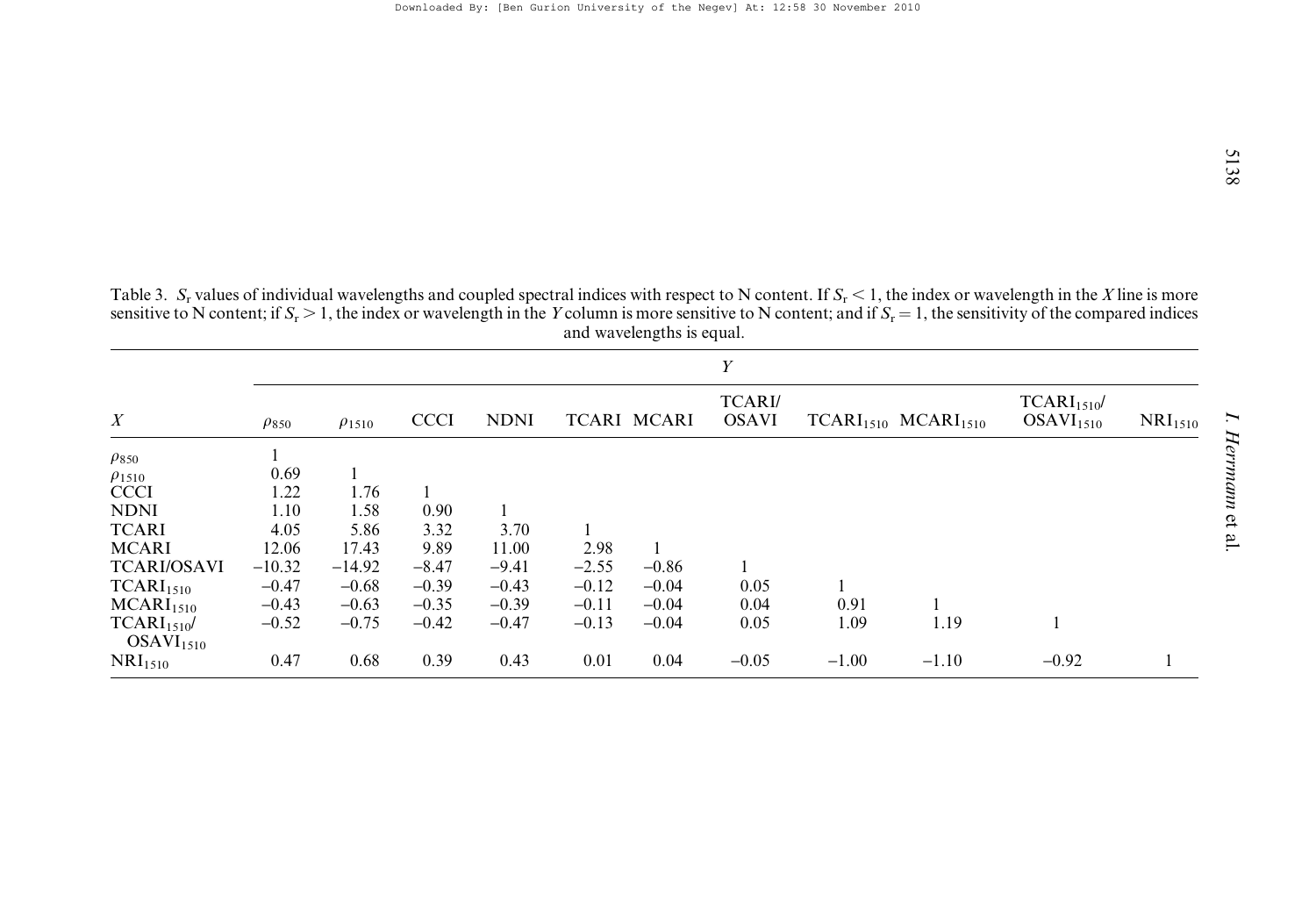correlated higher, and are better predictors of and more sensitive to N content, than the other NIs examined in this study. These findings support the hypothesis of amplifying the N predicting ability of NIs by combining direct and indirect relationships to N content as well as reinforcing the sensitivity of the four new SWIR-based indices to N content. In addition, the  $NRI<sub>1510</sub>$  presents the advantage of combining N and chlorophyll absorption features. Among the four new SWIR-based NIs, none show an apparent absolute advantage over the others.

The VNIR and SWIR spectral regions have similar properties (e.g. relationship to the plant condition). Therefore, without previous knowledge concerning the SWIR band that was selected for the new SWIR-based NIs, it can be expected that the new SWIR-based NIs will perform similarly to the VNIR-based NIs. It was also acceptable to assume that the new SWIR-based NIs would perform better because the SWIR region is less affected by the atmosphere. Therefore, a portion, with unknown weight, of the advantage of the SWIR-based NIs over the VNIR-based NIs can be related to the SWIR spectral region properties and not to the combination of direct and indirect associations with the N content.

Cohen et al. (2007) conducted a parallel study on the relationships between spectral data in leaf and canopy levels and  $N-NO<sub>3</sub>$  petiole content of potato in the same experimental plot as the current study. Their study results present high correlation between TCARI and  $N-NO_3$  petiole content in the leaf level. Some possible reasons for the differences in performance of TCARI between the studies are that: first, the TCARI in Cohen *et al.*'s study was calibrated by the  $N-NO<sub>3</sub>$  petiole content whereas in the current study it was calibrated by the above-ground biomass N content; second, Cohen et al. (2007) present specific dates and treatments of the high correlation between TCARI and  $N-NO<sub>3</sub>$  petiole content of one growing season while the current study engages the whole data from two growing seasons as one database; third, the high correlation values between the TCARI and  $N-NO<sub>3</sub>$  petiole content for the spectrometer data are obtained for 90 and 100 DAS in Cohen *et al.* (2007) while in the current study only one date of measurements corresponds to these growing stages; and fourth, the spectral resolution was 10–25 nm for the hyperspectral images and 1.5 nm for a portable spectrometer in Cohen *et al.* (2007) versus 5 nm for a different portable spectrometer in the current study. Other differences between the studies include the fact that the canopy level can simulate, up to a point, the mix of elements (e.g. leaves, stems, soil), the influences of the bidirectional reflectance distribution function (BRDF) (e.g. wind, sun and sensor angles), and the atmospheric impact as observed by an air/spaceborne sensor.

As the best index in this study was  $NRI<sub>1510</sub>$ , the one that combines information from the 1510 and 660 nm bands, we suggest that these bands and/or the index should be used for further research and applications. It should be noted that this study was limited to autumn and spring potato crops in the northern Negev, Israel. Therefore, the proposed use of the SWIR-based NIs or the concept of combining indices that are directly and indirectly related to N content requires further study under different environmental and geographical conditions and of specific growth stages, as well as other crops.

#### Acknowledgements

This project was supported by the Israeli Space Agency, the Israeli Ministry of Science and also by Research Grant Award No. CA-9102-06 from BARD-AAFC, The United States–Israel Binational Agricultural Research and Development Fund. The field experiments could not have been made without the collaboration of Gadi Hadar and Ran Ferdman, the potato farmers of Kibbutz Ruhama, and Yossi Sofer from Haifa Chemicals.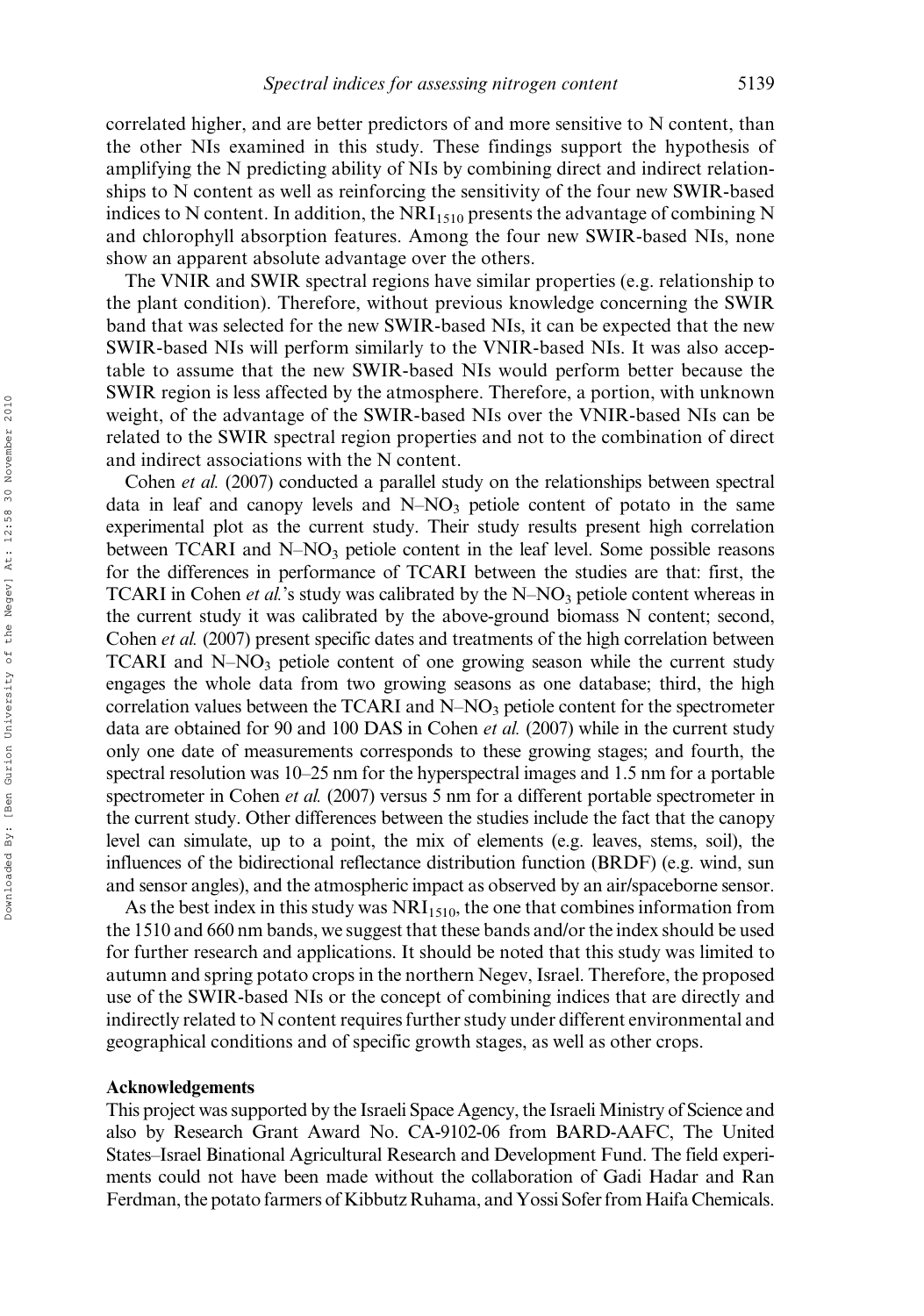#### References

- ASNER, G.P., 2008, Hyperspectral remote sensing of canopy chemistry, physiology, and biodiversity in tropical rainforests. In Hyperspectral Remote Sensing of Tropical and Subtropical Forests, M. Kalacska and G.A. Sanchez-Azofeifa (Eds.), pp. 261–296 (London: Taylor and Francis Group).
- ASNER, G.P. and HEIDEBRECHT, K.B., 2005, Desertification alters regional ecosystem-climate interactions. Global Change Biology, 11, pp. 182–194.
- BARNES, E.M., CLARKE, T.R., RICHARDS, S.E., COLAIZZI, P.D., HABERLAND, J., KOSTREWSKI, M., WALLER, P., CHOI, C., RILEY, E., TOMPSON, T., LASCANO, R.J., LI, H. and MORAN, M.S., 2000, Coincident detection of crop water stress, nitrogen status and canopy density using ground-based multispectral data. In Proceedings of the 5th International Conference on Precision Agriculture, Bloomington, MN, USA (Madison, WI: ASA-CSSA-SSSA).
- BAUSCH, W.C. and DUKE, H.R., 1996, Remote sensing of plant nitrogen status in corn. Transactions of the ASAE, 39, pp. 1869–1875.
- BEHRENS, T., MULLER, J. and DIEPENBROCK, W., 2006, Utilization of canopy reflectance to predict properties of oilseed rape (Brassica napus L.) and barley (Hordeum vulgare L.) during ontogenesis. *European Journal of Agronomy*, 25, pp. 345–355.
- BEN-ZE'EV, E., KARNIELI, A., AGAM, N., KAUFMAN, Y. and HOLBEN, B., 2006, Assessing vegetation condition in the presences of biomass burning smoke by applying the Aerosol-free Vegetation Index (AFRI) on MODIS images. International Journal of Remote Sensing, 27, pp. 3203–3221.
- BLACKMER, T.M., SCHEPERS, J.S., VARVEL, G.E. and WALTER-SHEA, E.A., 1996, Nitrogen deficiency detection using reflected shortwave radiation from irrigated corn canopies. Agronomy Journal, 88, pp. 1–5.
- BONFIL, D.J., KARNIELI, A., RAZ, M., MUFRADI, I., ASIDO, S., EGOZI, H., HOFFMAN, A. and SCHMILOVITCH, Z., 2004, Decision support system for improving wheat grain quality in the Mediterranean area of Israel. Field Crops Research, 89, pp. 153–163.
- BREW, A.N. and NEYLAND, H.M., 1980, Ariel photography. In Manual of Photogrammetry, 4th edn, C. Salma (Ed.), pp. 279–303 (Falls Church, VA: American Society of Photogrammetry).
- BUSCHMANN, C. and NAGEL, E., 1993, In vivo spectroscopy and internal optics of leaves as basis for remote sensing of vegetation. International Journal of Remote Sensing, 14, pp. 711–722.
- CIAMPINI, F., SCARAZZATO, P.S., NEVES, A.A.R., PEREIRA, D.C.L. and YAMANAKA, M.H., 2005, Low cost data acquisition for evaluating the quantitative performance of daylight systems. Solar Energy, 81, pp. 1187–1190.
- COHEN, Y., ZUSMAN, Y., ALCHANATIS, V., DAR, Z., BONFIL, D., ZILBERMAN, A., KARNIELI, A., OSTROVSKY, V., LEVI, A., BRIKMAN, R. and SHENKER, M., 2007, Nitrogen prediction in potato petioles based on spectral data and hyperspectral images. In Proceedings of the European Conference on Precision Agriculture, J.V. Stanford (Ed.), 3–6 June 2007, Skiathos, Greece, pp. 143–154 (Wageningen, The Netherlands: Wageningen Academic).
- COOPS, N.C., SMITH, M.L., MARTIN, M.E. and OLLINGER, S.V., 2003, Prediction of eucalypt foliage nitrogen content from satellite-derived hyperspectral data. IEEE Transactions on Geoscience and Remote Sensing, 41, pp. 1338–1346.
- CURRAN, P.J., 1989, Remote sensing of foliar chemistry. Remote Sensing of the Environment, 30, pp. 271–278.
- CYR, L., BONN, F. and PESANT, A., 1995, Vegetation indices derived from remote sensing for an estimation of soil protection against water erosion. Ecological Modeling, 79, pp. 277–285.
- DADHWAL, V.K., PARIHAR, J.S. and MEDHAVY, T.T., 1996, Comparative performance of thematic mapper middle-infrared bands in crop discrimination. International Journal of Remote Sensing, 17, pp. 1727–1734.
- DAUGHTRY, C.S.T., WALTHALL, C.L., KIM, M.S., DE COLSTOUN, E.B. and MCMURTREY, J.E., 2000, Estimating corn leaf chlorophyll concentration from leaf and canopy reflectance. Remote Sensing of Environment, 74, pp. 229–239.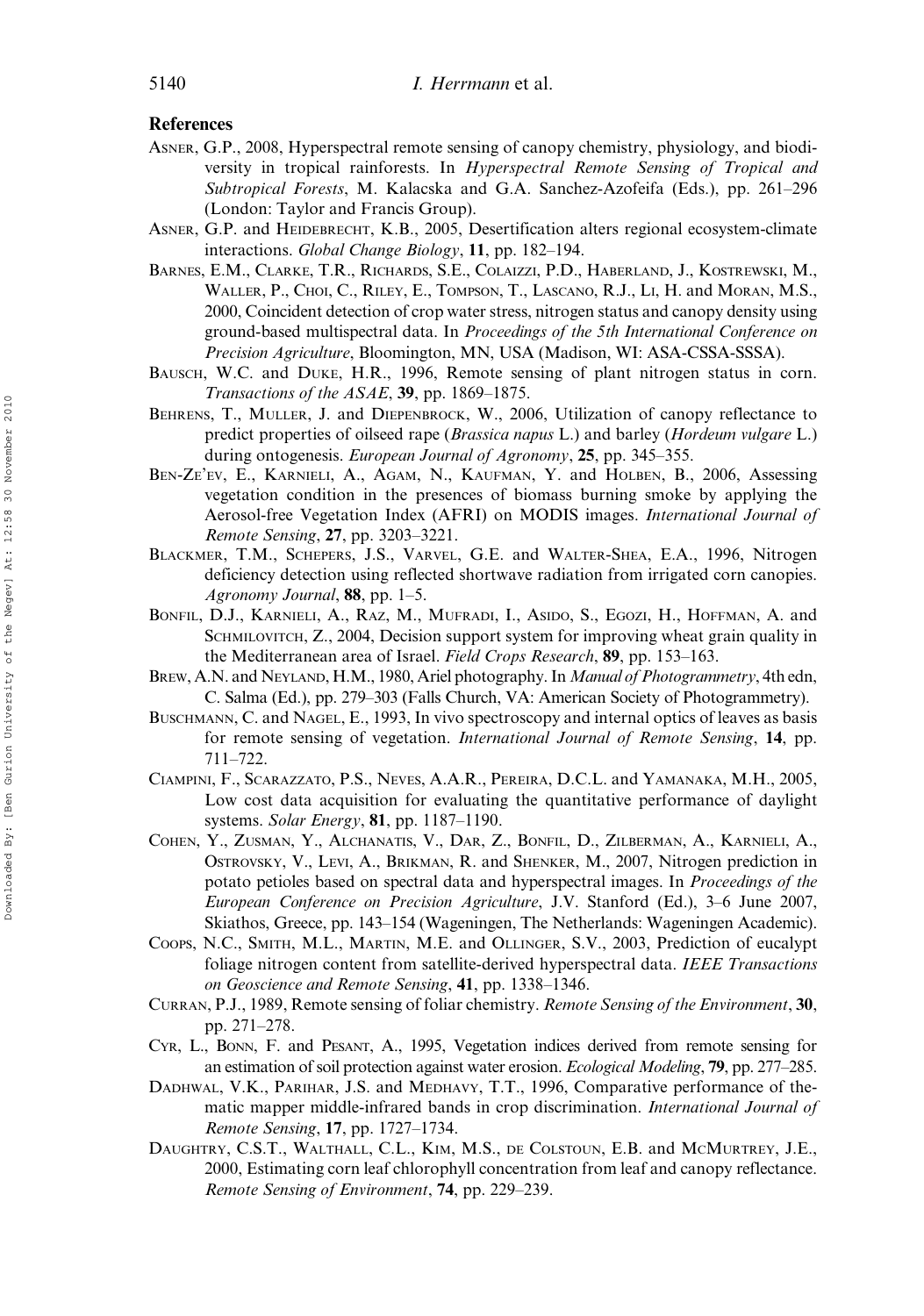- EBBERS, M.J.H., WALLIS, I.R., DURY, S., FLOYD, R. and FOLEY, W.J., 2002, Spectrometric prediction of secondary metabolites and nitrogen in fresh eucalyptus foliage: towards remote sensing of the nutritional quality of foliage for leaf-eating marsupials. Australian Journal of Botany, 50, pp. 761–768.
- EL-SHIKHA, D.M., BARNES, E.M., CLARKE, T.R., HUNSAKER, D.J., HABERLAND, J.A., PINTER, P.J., WALLER, P.M. and THOMPSON, T.L., 2008, Remote sensing of cotton nitrogen status using the Canopy Chlorophyll Content Index (CCCI). Transactions of the ASABE, 51, pp. 73–82.
- EL-SHIKHA, D.M., WALLER, P., HUNSAKER, D., CLARKE, T. and BARNES, E., 2007, Ground-based remote sensing for assessing water and nitrogen status of broccoli. Agricultural Water Management, 92, pp. 183–193.
- ELVIDGE, C.D. and CHEN, Z., 1995, Comparison of broad-band and narrow-band red and nearinfrared vegetation indices. Remote Sensing of Environment, 54, pp. 38–48.
- ERASMI, S. and KAPPAS, M., 2001, Spectral signatures of cultivated crops for GIS-supported applications in precision farming. In Proceedings of the 21st EARSeL-Symposium, G. Begni (Ed.), 14–16 May 2001, Paris, France, pp. 209–214.
- ERREBHI, M., ROSEN, C.J., GUPTA, S.C. and BIRONG, D.E., 1998, Potato yield response and nitrate leaching as influenced by nitrogen management. Agronomy Journal, 90, pp. 10–15.
- FENG, W., YAO, X., ZHU, Y., TIAN, Y.C. and CAO, W., 2008, Monitoring leaf nitrogen status with hyperspectral reflectance in wheat. European Journal of Agronomy, 28, pp. 394–404.
- FERWERDA, J.G., SKIDMORE, A.K. and MUTANGA, O., 2005, Nitrogen detection with hyperspectral normalized ratio indices across multiple plant species. International Journal of Remote Sensing, 26, pp. 4083–4095.
- FITZGERALD, G.J., RODRIGUEZ, D., CHRISTENSEN, L.K., BELFORD, R., SADRAS, V.O. and CLARKE, T.R., 2006, Spectral and thermal sensing for nitrogen and water status in rainfed and irrigated wheat environments. Precision Agriculture, 7, pp. 233–248.
- FREDEN, S.C. and GORDON, F., 1983, Landsat satellites. In Manual of Remote Sensing, R.N. Colwell (Ed.), pp. 517–570 (Falls Church: American Society of Photogrammetry).
- GAO, B., 1996, NDWI a normalized difference water index for remote sensing of vegetation liquid water from space. Remote Sensing of Environment, 58, pp. 257–266.
- GITELSON, A.A., 2004, Wide Dynamic Range Vegetation Index for remote quantification of biophysical characteristics of vegetation. Journal of Plant Physiology, 161, pp. 165–173.
- GITELSON, A.A. and MERZLYAK, M.N., 1998, Remote sensing of chlorophyll concentration in higher plant leaves. Advances in Space Research, 22, pp. 689–692.
- HABOUDANE, D., MILLER, J.R., TREMBLAY, N., ZARCO-TEJADA, P.J. and DEXTRAZE, L., 2002, Integrated narrow-band vegetation indices for prediction of crop chlorophyll content for application to precision agriculture. Remote Sensing of Environment, 81, pp. 416–426.
- HARDINSKY, M.A., LEMAS, V. and SMART, R.M., 1983, The influence of soil salinity, growth form, and leaf moisture on the spectral reflectance of Spartina alternifolia canopies. Photogrammetric Engineering and Remote Sensing, 49, pp. 77-83.
- HATCHELL, D.C., 1999, Analytical Spectral Devices, Inc. (ASD) Technical Guide. Available online at: http://www.asdi.com/tg\_rev4\_web.pdf.
- HU, B.X., QIAN, S.E., HABOUDANE, D., MILLER, J.R., HOLLINGER, A.B., TREMBLAY, N. and PATTEY, E., 2004, Retrieval of crop chlorophyll content and leaf area index from decompressed hyperspectral data: the effects of data compression. Remote Sensing of Environment, 92, pp. 139–152.
- HUETE, A.R., 1988, A soil adjusted vegetation index (SAVI). Remote Sensing of Environment, 25, pp. 295–309.
- HUNT, E.R., JR. and ROCK, B.N., 1989, Detection of changes in leaf water content using nearand middle-infrared reflectances. Remote Sensing of Environment, 30, pp. 43–54.
- JAIN, N., RAY, S.S., SINGH, J.P. and PANIGRAHY, S., 2007, Use of hyperspectral data to assess the effects of different nitrogen applications on a potato crop. *Precision Agriculture*, 8, pp. 225–239.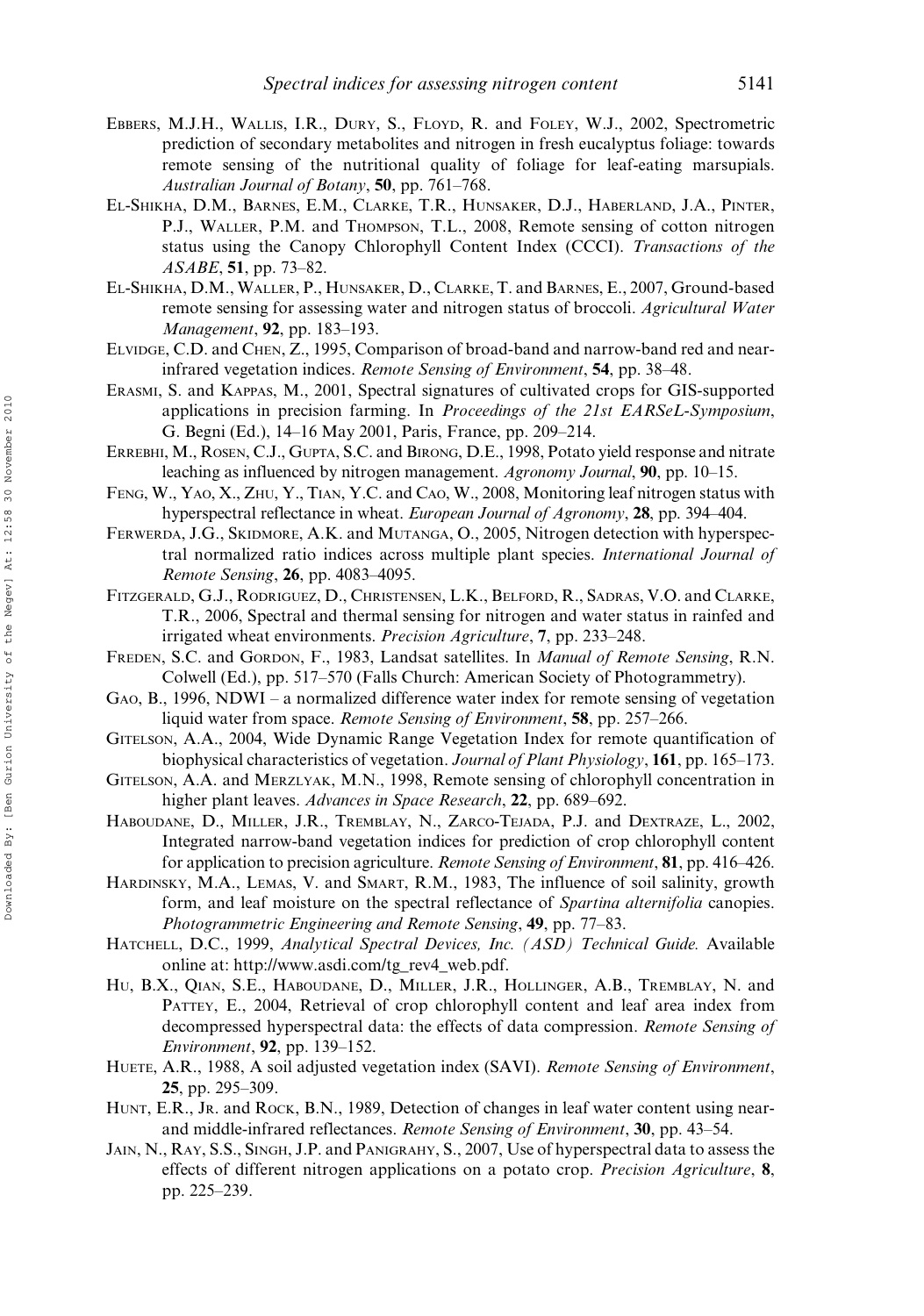- JEGO, G., MARTINEZ, M., ANTIGUEDAD, I., LAUNAY, M., SANCHEZ-PEREZ, J.M. and JUSTES, E., 2008, Evaluation of the impact of various agricultural practices on nitrate leaching under the root zone of potato and sugar beet using the STICS soil-crop model. Science of the Total Environment, 394, pp. 207–221.
- JI, L. and PETERS, A.J., 2007, Performance evaluation of spectral vegetation indices using a statistical sensitivity function. Remote Sensing of Environment, 106, pp. 59–65.
- JOHNSON, L.F., 2001, Nitrogen influence on fresh-leaf NIR spectra. Remote Sensing of Environment, 78, pp. 314–320.
- JONES, J.B. and CASE, V.W., 1990, Sampling, handling and analyzing plant tissue samples. In Soil Testing and Plant Analysis, R.L. Westerman (Ed.), pp. 389–427 (Madison, WI: SSSA, Inc.).
- KARNIELI, A., KAUFMAN, Y., REMER, L. and WALD, A., 2001, AFRI Aerosol Free Vegetation Index. Remote Sensing of Environment, 77, pp. 10–21.
- KHANNA, S., PALACIOS-ORUETA, A., WHITING, L.M., USTIN, S.L., RIANO, D. and LITAGO, J., 2007, Development of angle indices for soil moisture estimation, dry matter detection and land-cover discrimination. Remote Sensing of Environment, 109, pp. 154–165.
- KRUSE, J.K., CHRISTIANS, N.E. and CHAPLIN, M.H., 2006, Remote sensing of nitrogen stress in creeping bentgrass. Agronomy Journal, 98, pp. 1640–1645.
- LEE, Y.J., YANG, C.M., CHANG, K.W. and SHEN, Y., 2008, A simple spectral index using reflectance of 735 nm to assess nitrogen status of rice canopy. Agronomy Journal, 100, pp. 205–212.
- LEE, W.S., SEARCY, S.W. and KATAOKA, T., 1999, Assessing nitrogen stress in corn varieties of varying color. Presented at 18–21 July 1999. Paper No. 99–3034, ASAE, 2950 Niles RD., St. Joseph, MI 49085–9659 USA.
- LEVALLOIS, P., THERIAULT, M., ROUFFIGNAT, J., TESSIER, S., LANDRY, R., AYOTTE, P., GIRARD, M., GINGRAS, S., GAUVIN, D. and CHIASSON, C., 1998, Groundwater contamination by nitrates associated with intensive potato culture in Quebec. Science of the Total Environment, 217, pp. 91–101.
- LHOTAKOVA, Z., ALBRECHTOVA, J., MALENOVSKY, Z., ROCK, B.N., POLAK, T. and CUDLIN, P., 2007, Does the azimuth orientation of Norway spruce (Picea abies/L./Karst.) branches within sunlit crown part influence the heterogeneity of biochemical, structural and spectral characteristics of needles? Environmental and Experimental Botany, 59, pp. 283–292.
- LI, F., GNYP, M.L., JIA, L.L., MIAO, Y.X., YU, Z.H., KOPPE, W.G., BARETH, G., CHEN, X.P. and ZHANG, F., 2008, Estimating N status of winter wheat using a handheld spectrometer in the North China Plain. Field Crops Research, 106, pp. 77–85.
- MARTIN, M.E. and ABER, J.D., 1997, High spectral resolution remote sensing of forest canopy lignin, nitrogen, and ecosystem processes. Ecological Applications, 7, pp. 431–443.
- MIURA, T., HUETE, A.R., VAN LEEUWEN, W.J.D. and DIDAN, K., 1998, Vegetation detection through smoke-filled AVIRIS images: an assessment using MODIS band passes. Journal of Geophysical Research, 103, pp. 32001–32011.
- NEMANI, R., PIERCE, L., RUNNING, S. and BAND, L., 1993, Forest ecosystem processes at the watershed scale: sensitivity to remotely-sensed leaf area index estimates. International Journal of Remote Sensing, 14, pp. 2519–2534.
- PETTERSSON, C.G. and ECKERSTEN, H., 2007, Prediction of grain protein in spring malting barley grown in Northern Europe. European Journal of Agronomy, 27, pp. 205–214.
- PIMSTEIN, A., BONFIL, D.J., MUFRADI, I. and KARNIELI, A., 2007a, Spectral index for assessing heading timing of spring wheat grown under semi-arid conditions. In *Proceedings of the* 6th European Conference on Precision Agriculture, J.V. Stafford (Ed.), Skiathos, Greece pp. 663–669. (Wageningen, The Netherlands: Wageningen Academic).
- PIMSTEIN, A., KARNIELI, A. and BONFIL, D.J., 2007b, Wheat and maize monitoring based on ground spectral measurements and multivariate data analysis. Journal of Applied Remote Sensing, 1, 013530.
- REYNIERS, M., WALVOORT, D.J.J. and D<sup>E</sup> BAARDEMAAKER, J., 2006, A linear model to predict with a multi-spectral radiometer the amount of nitrogen in winter wheat. *International* Journal of Remote Sensing, 27, pp. 4159–4179.